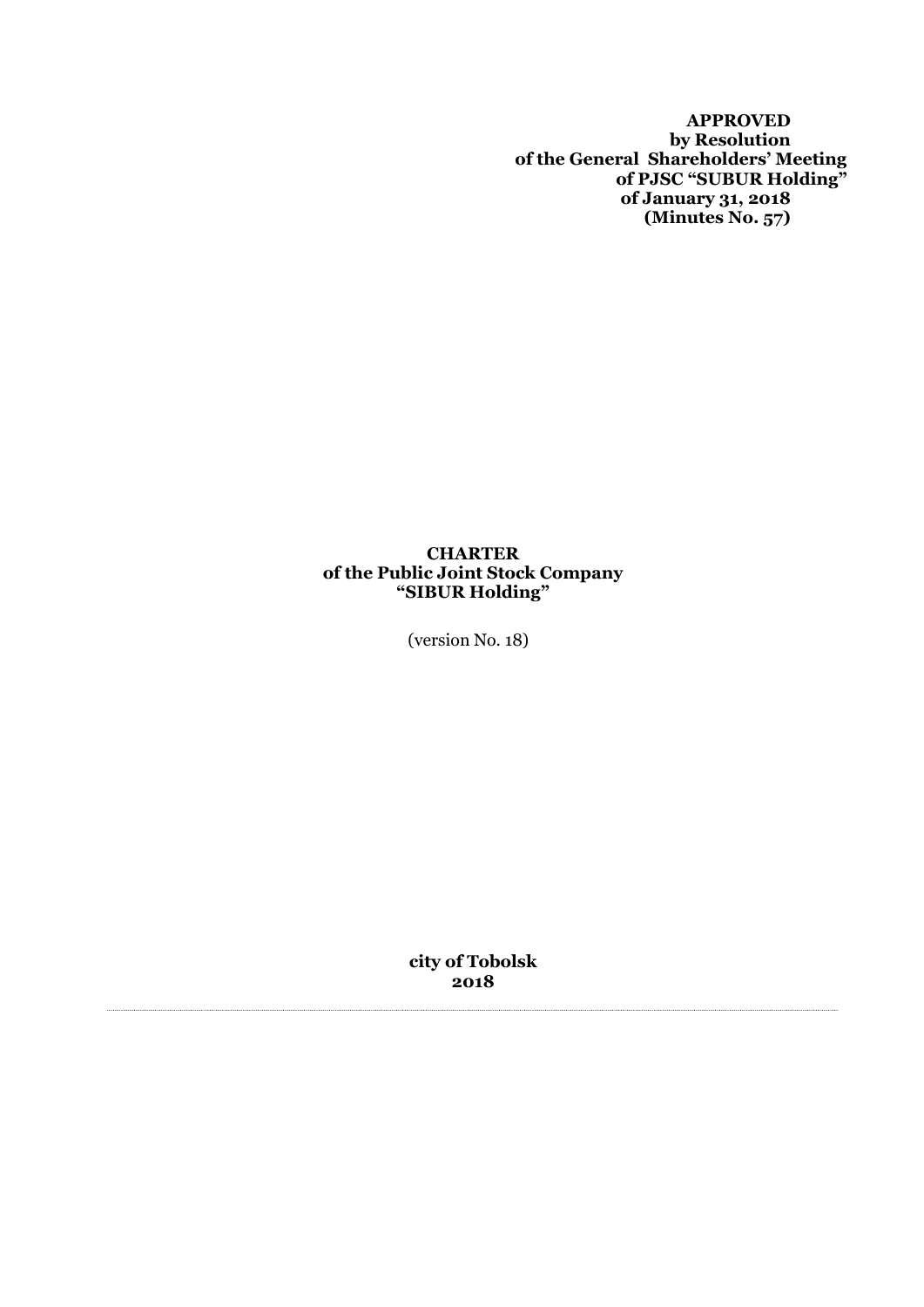### **Article 1. General**

1.1. The Public Joint Stock Company "SUBUR Holding" (hereinafter referred to as "the Company") is established in accordance with the Russian Federation laws being in force.

1.2. The legal status of the Company, the rights and obligations of its shareholders shall be defined by the Civil Code of the Russian Federation, the Federal Law "On Joint-Stock Companies", other legal acts of the Russian Federation and this Charter.

1.3. The Company shall be established for an unlimited period.

### **Article 2. Corporate name and registered address of the Company**

2.1. The corporate name of the Company in the Russian language;

full name – Публичное акционерное общество «СИБУР Холдинг»;

short name –ПАО «СИБУР Холдинг».

2.2. The corporate name of the Company in the English language:

full name – Public Joint Stock Company "SIBUR Holding";

short name - PJSC "SIBUR Holding".

2.3. The registered address of the Company: Block 1, No. 6, building 30, Vostochny Promyshlenny District, Tobolsk, Tyumen Region:

### **Article 3. Legal status of the Company**

3.1. The Company shall be a legal entity from the time of its registration, own its separate property, may in its own name acquire and exercise the civil rights and bear the civil obligations, sue and be sued.

3.2. The Company shall be a public joint stock company.

3.3. The Company shall have the civil rights and bear the obligations required for carrying out any types of activities not prohibited by the laws being in force.

3.4. The Shareholders shall not be liable for the obligations of the Company and bear the risk of losses connected with its activities within the value of the shares owned by them.

3.5. The Shareholders, who have not paid up their shares in full, shall be jointly and severally liable for the obligations of the Company within the unpaid part of the value of the shares owned by them.

3.6. The Company Shareholders may be natural persons and legal entities.

3.7. In accordance with the laws being in force the Company shall open bank accounts in the Russian Federation and beyond it in rubles and foreign currency.

3.8. The Company shall own the property transferred to it by the shareholders for paying up their shares.

3.9. In accordance with the established procedure the Company shall have the right to participate in the formation of other organizations within and outside the Russian Federation, acquire participation interests (shares) in the authorized capitals thereof, buildings, structures, land, rights to use natural resources, securities and also any other property, which may be owned by a legal entity according to the Russian Federation laws being in force.

3.10. The Company shall maintain the financial, statistic and tax accounting in accordance with the Russian Federation laws being in force.

3.11. In cooperation with the governmental bodies the Company shall make arrangements for mobilization training and organization of civil defense and also perform other work involving the information constituting a state secret. The Individual Executive Body shall be liable for due organization of the work involving the information constituting a state secret. Upon the reorganization, liquidation of the Company or the termination of the work connected with using the information considered as a state secret the Company shall be bound to ensure the integrity of such information and storage devices thereof.

3.12. The Company shall have a round seal bearing its full corporate name in the Russian language and its registered address; the seal may also specify the corporate name of the Company in any foreign language or languages of the peoples of the Russian Federation. The Company may have letterheads, stamps bearing its name in the Russian or any foreign language and image of its trademark , own emblem, trademark and other visual identification facilities.

### **Article 4. Responsibility of the Company**

4.1. The Company shall be liable for its obligations by all the property owned by the Company.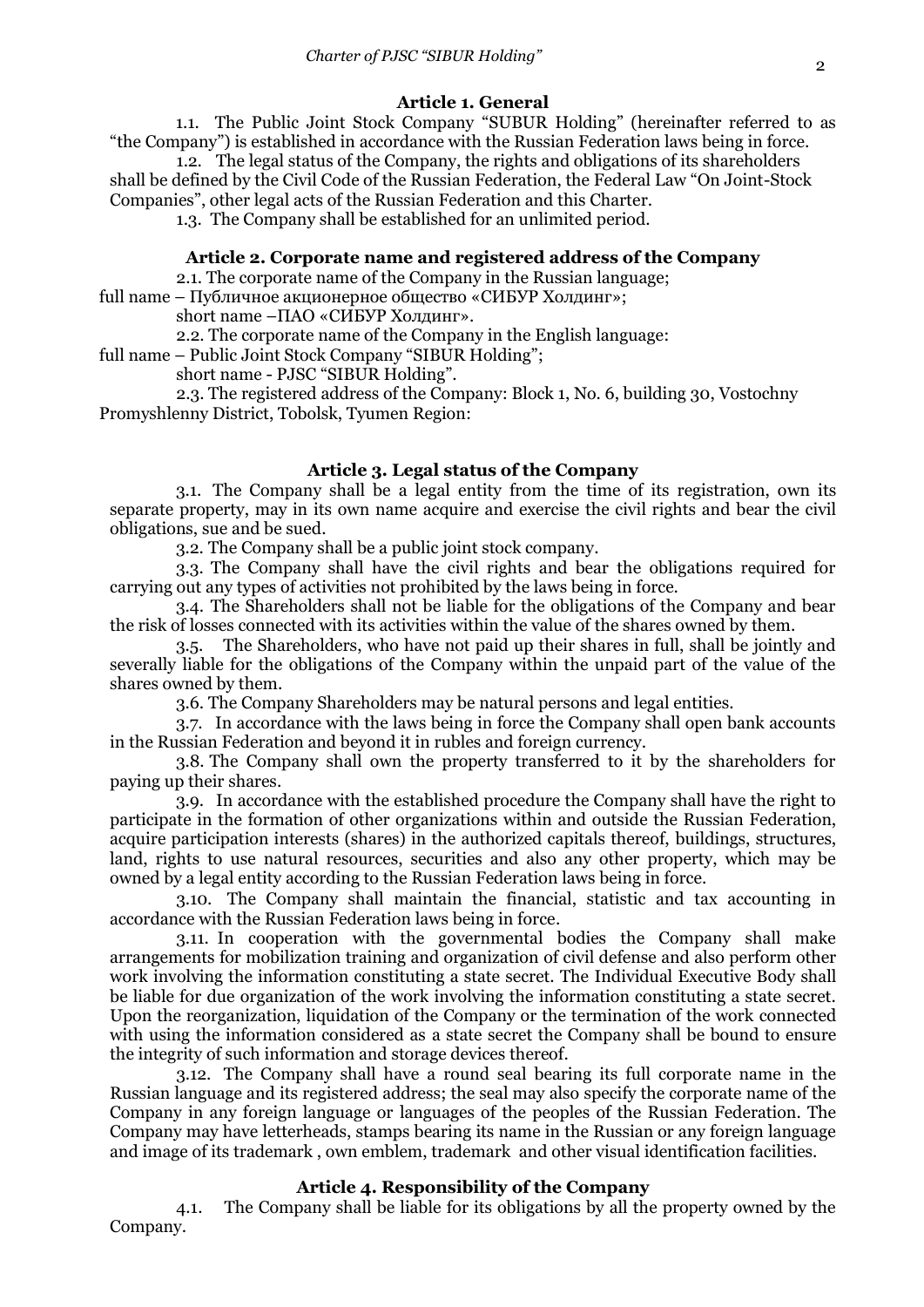4.2. The Company Shareholders shall not be liable for the obligations of the Company and the Company shall not be liable for the obligations of its shareholders except for the cases provided for by the laws being in force.

4.3. The State and its bodies shall not be liable for the Company's obligations and the Company shall not be liable for the obligations of the state and its bodies.

### **Article 5. Branches and representative offices, subsidiary companies**

5.1. By a resolution of the Board of Directors the Company may establish branches and open representative offices both within and outside the Russian Federation.

The branches and representative offices of the Company shall not be legal entities.

5.2. The branches and representative offices of the Company shall carry out activities on the basis of the Regulations approved by the Board of Directors of the Company. The Company shall allocate to its branches and representative offices any properties which shall be booked both on their separate balance sheets and on the Company's balance sheet. The Company shall be liable for the activities of its branches and representative offices. The heads of the branches and representative offices shall be appointed to and removed from office on the basis of a resolution of the Management Board of the Company and act on the basis of the power of attorney issued by the Company.

5.3. The Company may have subsidiary companies with the rights of legal entity both within and outside the Russian Federation.

5.4. The Company shall establish subsidiary business companies, open branches and representative offices outside the Russian Federation in accordance with this Charter and laws of the foreign state at the location of subsidiary business companies, branches and representative offices, unless otherwise is provided for by the international treaty of the Russian Federation.

### **Article 6. Objective and core activities of the Company**

6.1. The objective, for which the Company is established, shall be earning profit by organizing production and selling of products, performing trade transactions, providing market and other services and carrying out other activities not prohibited by the Russian Federation laws being in force.

6.2. The core activities of the Company shall be:

- wholesale trading in petrochemical products, various textile goods, synthetic and hydrolyzed ethyl alcohol, other organic chemicals;
- organization of extraction (including exploration and drilling), transportation and processing of oil, petroleum products, condensate, gas and other minerals, production of wide fraction of light hydrocarbons, petroleum, petrochemical and other products, sale of gas, condensate, oil, petroleum products, other products of processing of hydrocarbon and other raw materials;
- implementation and/or participation in the implementation of investment and research programs and projects for the development of oil-gas-condensate deposits, processing of crude hydrocarbons, development of catalyst agents, absorbents, new types of products for the purpose of providing the most effective extraction and processing of condensate, gas, oil and other raw material resources through the development and technical retooling and upgrading of production facilities, through deeper processing of raw materials, organization of production of chemical and petrochemical products;
- investment activities, including securities transactions carried out in accordance with the Russian Federation laws being in force and also by establishing banking and investment organizations, insurance companies, pension funds;
- organization of cargo carriage by rail, sea and motor transport;
- organization of wholesale and retail trading in consumer goods;
- organization of advertising and publishing activities, holding of exhibitions, exhibitions-sales, auctions etc.;
- organization of all types of transportation and forwarding services, including declaration, customs clearance and insurance of cargo;
- construction, reconstruction, repair and operation of industrial, residential, cultural and social, trading and other buildings and facilities;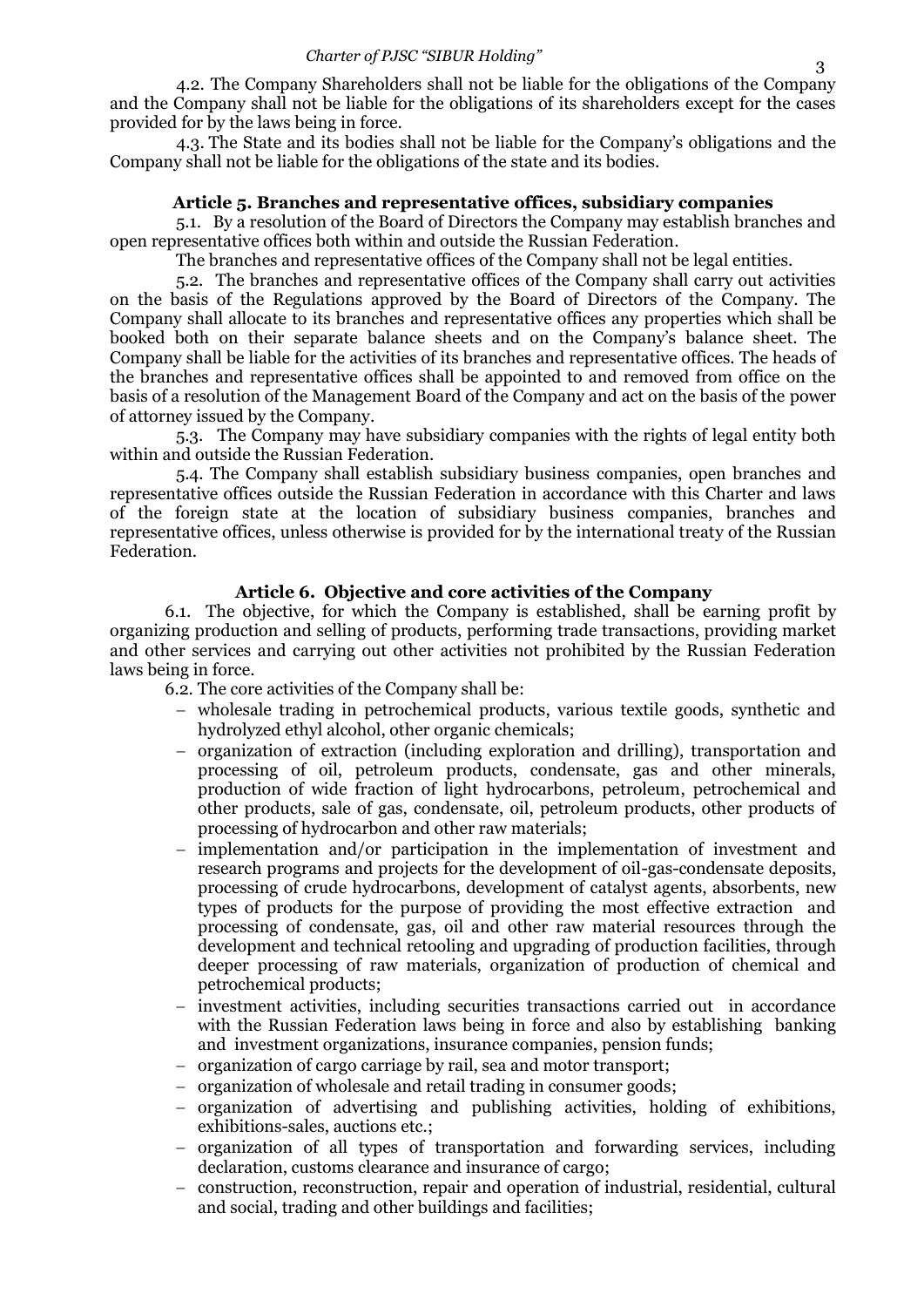- agency, consulting, marketing, foreign economic activities, including export-import transactions;
- acquisition of precious metals, including scrap, waste and dead catalysts, delivery thereof to processing enterprises of the Russian Federation for processing and subsequent sale of end products in accordance with the procedure established by the applicable laws.

6.3. The Company shall also have the right to carry out any types of activities not prohibited by the Russian Federation laws being in force. Some types of activities, the list of which is determined by the federal laws, may be carried out by the Company subject only to available special permit (license) or from the time of the admission to the self-regulated organization or issue of the authorization certificate by the self-regulated organization for performing a certain type of work.

### **Article 7. Authorized capital of the Company. Outstanding and authorized shares**

7.1. The authorized capital of the Company shall amount to twenty one billion seven hundred eighty four million seven hundred ninety one thousand (21,784,791,000) rubles, which shall be divided into two billion one hundred seventy eight million four hundred seventy nine thousand one hundred (2,178,479,100) registered ordinary shares with a nominal value of ten (10) rubles each (outstanding shares).

7.2. In addition to the outstanding shares the Company may issue nine billion six hundred fifty three million forty five thousand five hundred (9,653,045,500) registered ordinary shares and two billion five hundred million (2,500,000,000) registered preference shares with a nominal value of 10 (ten) rubles each (authorized shares) which rank pari passu with the outstanding shares of the same category (type).

7.3. The shares in the Company may be paid up by cash, things, shares (participation interests) in the authorized (joint-stock) capitals of other business partnerships and companies, by governmental and municipal bonds or money-evaluable exclusive, other intellectual rights and rights under license contracts, unless otherwise established by the legislation.

7.4. In case of payment of additional shares by non-cash means the money value of the property contributed for payment of such shares shall be appraised by the Board of Directors of the Company pursuant to article 77 of the Federal Law "On Joint-Stock Companies".

7.5. The authorized capital of the Company may be:

- increased by augmenting the nominal value of the shares at the expense of the Company's property or by placing additional shares;
- $\overline{a}$  decreased by reducing the nominal value of the shares or cutting the total quantity thereof, including by acquisition and cancellation of a part of the shares.

7.6. A resolution to increase the authorized capital of the Company by augmenting the nominal value of its shares shall be passed by a majority vote of the shareholders participating in the General Shareholders' Meeting.

7.7. A resolution to increase the authorized capital by placing additional shares by closed subscription, public subscription to ordinary shares representing more than twenty five (25) percent of the outstanding ordinary shares, by public subscription to convertible-toordinary shares securities which can be converted into ordinary shares representing more than twenty five (25) percent of the outstanding ordinary shares, shall be passed at the General Shareholders' Meeting, by a three-fourths majority vote of the shareholders holding voting shares and participating in the General Shareholders' Meeting.

Any additional shares may be placed by the Company only within the quantity of the authorized shares established by the Charter of the Company.

7.8. A resolution to decrease the authorized capital and introduce relevant amendments to the Charter of the Company shall be passed by the General Shareholders' Meeting as required by the Russian Federation laws being in force.

7.9. On the basis of a resolution of the Board of Directors the Company may acquire its outstanding shares with the option for their subsequent public circulation. The shares acquired by the Company in accordance with this clause shall not grant the right to vote; shall be disregarded for the purpose of summing up votes; and no dividends shall accrue on them. Such shares shall be sold at a price no lower than the market price thereof no later than one year of the date of the acquisition thereof. Otherwise, the General Shareholders' Meeting shall pass a resolution on decreasing the authorized capital of the Company through cancellation of the above mentioned shares.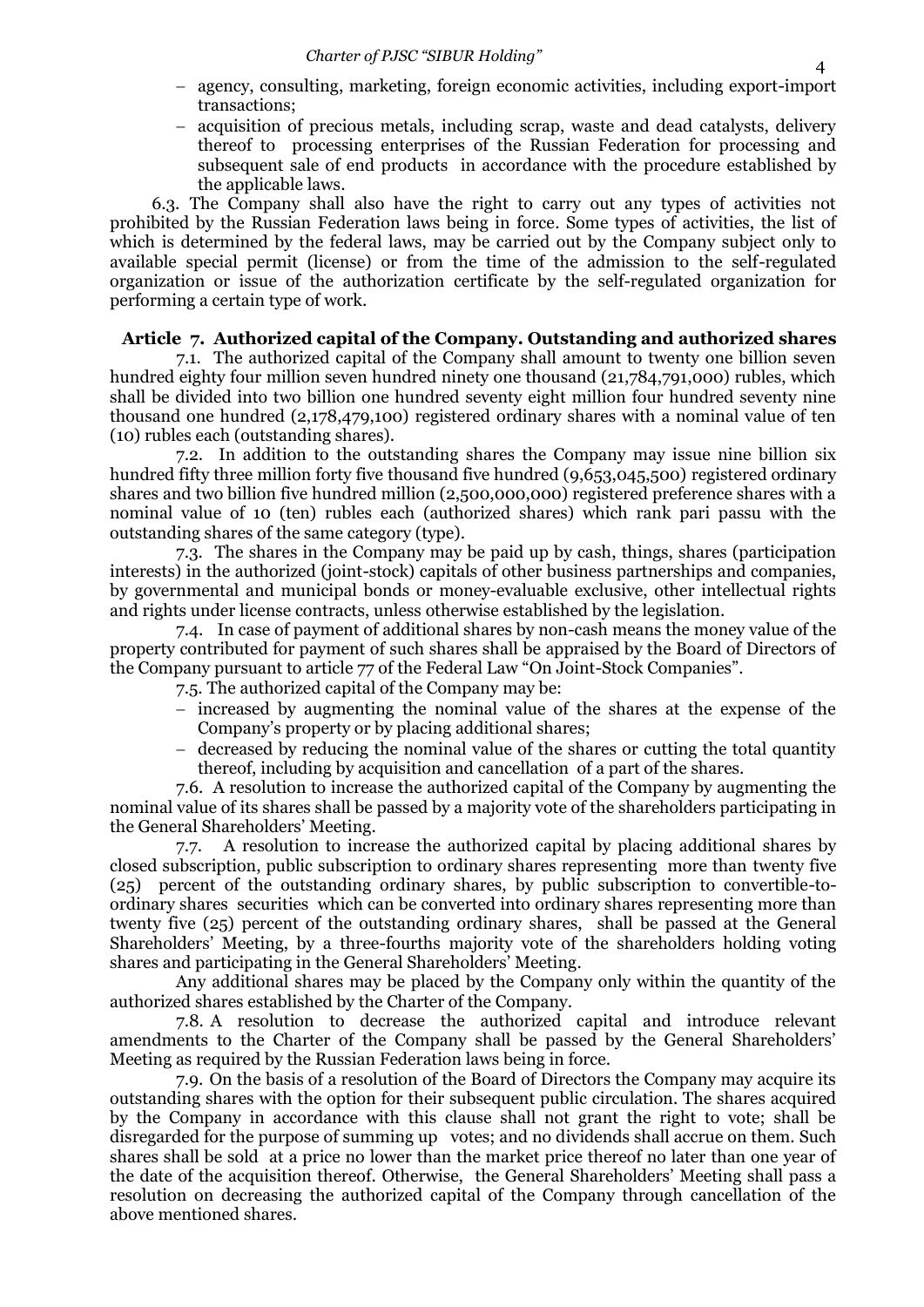### **Article 8. Bonds and other issue-grade securities of the Company**

8.1. The Company may issue bonds and other issue-grade securities as provided for by the legal acts of the Russian Federation related to securities.

8.2. Bonds and other issue-grade securities of the Company shall be issued by a resolution of the Board of Directors except for the cases where bonds are issued by a resolution of the General Shareholders' Meeting pursuant to the Federal Law "on Joint -Stock Companies".

8.3. A bond shall certify the right of its holder to demand its redemption (payment of its nominal value or nominal value plus interest) at the maturity time thereof. A bond issue resolution shall specify the form, maturity and other terms of the bond redemption.

8.4. A bond shall have a nominal value.

8.5. The Company may issue bonds with non-recurrent maturity or bonds with maturity by series at the fixed time.

Bonds may be registered or pay-to-bearer. In case of issue of registered bonds the Company shall keep the register of bond holders. The Company may provide for the option for early redemption at the will of the owners thereof.

### **Article 9. Rights and obligations of the Company shareholders**

9.1. The Shareholders owning ordinary shares shall have the right to:

- participate in the General Shareholders' Meeting and vote on all the matters within its competence;
- draw dividends:
- in case of Company liquidation, receive a part of its property remained after the settlements with the creditors;
- participate in the management of the Company's affairs as provided for by the Russian Federation laws being in force;
- challenge any resolutions of the governing bodies of the Company and also transactions made by the Company on the grounds stipulated by the applicable laws, claim for application of the consequences of the invalidity thereof and application of the consequences of the invalidity of null and void transactions of the Company, claim for compensation of the losses caused to the Company in accordance with the procedure and time-limit stipulated by the applicable laws;
- receive information on the activities of the Company in the events and in accordance with the procedure provided for by the Russian Federation laws being in force, this Charter and Corporate Code of Conduct approved by the Board of Directors.

9.2. The shareholders, challenging any resolution of the General Shareholders' Meeting, and the Shareholders, members of the Board of Directors or Company, claiming for compensation of the losses caused to the Company or invalidation of a Company's transaction or application of the consequences of the invalidity of a transaction, shall take reasonable measures for notifying promptly the other Company shareholders, and in the relevant events the Company, of the intent to take legal actions and also provide to them any other information related to the case.

A Company shareholder or member of the Board of Directors intending to take legal actions in accordance with this clause of the Charter shall send a written notice of this to the address of the Individual Executive Body of the Company by post or courier service no later than five (5) days prior to the time of the legal recourse.

Upon receiving such written notice the Company shall be bound, no later than three (3) days of the receipt of the confirmation of the court's initiating proceedings on the lawsuit, specified in the first paragraph of this clause, to publish such notice with all the documents attached to it on the Company's Internet page.

In the events where the Company intends to refer to the court the claim, specified in the first paragraph of this clause, the Company shall be bound to send a notice of this and all the information related to the case to all the Company shareholders in accordance with the procedure provided for the notification of holding of the Company General Shareholders' Meeting and also publish such notice with all the documents attached to it on the Internet page of the Company no later than ten (10) business days prior to the time of referring to the court.

The notice of a shareholder or the Company provided for in this clause shall contain the corporate name (name) of the defendant (s), corporate name (name) of the person intending to file a lawsuit, claim of the person intending to file a lawsuit, brief description of the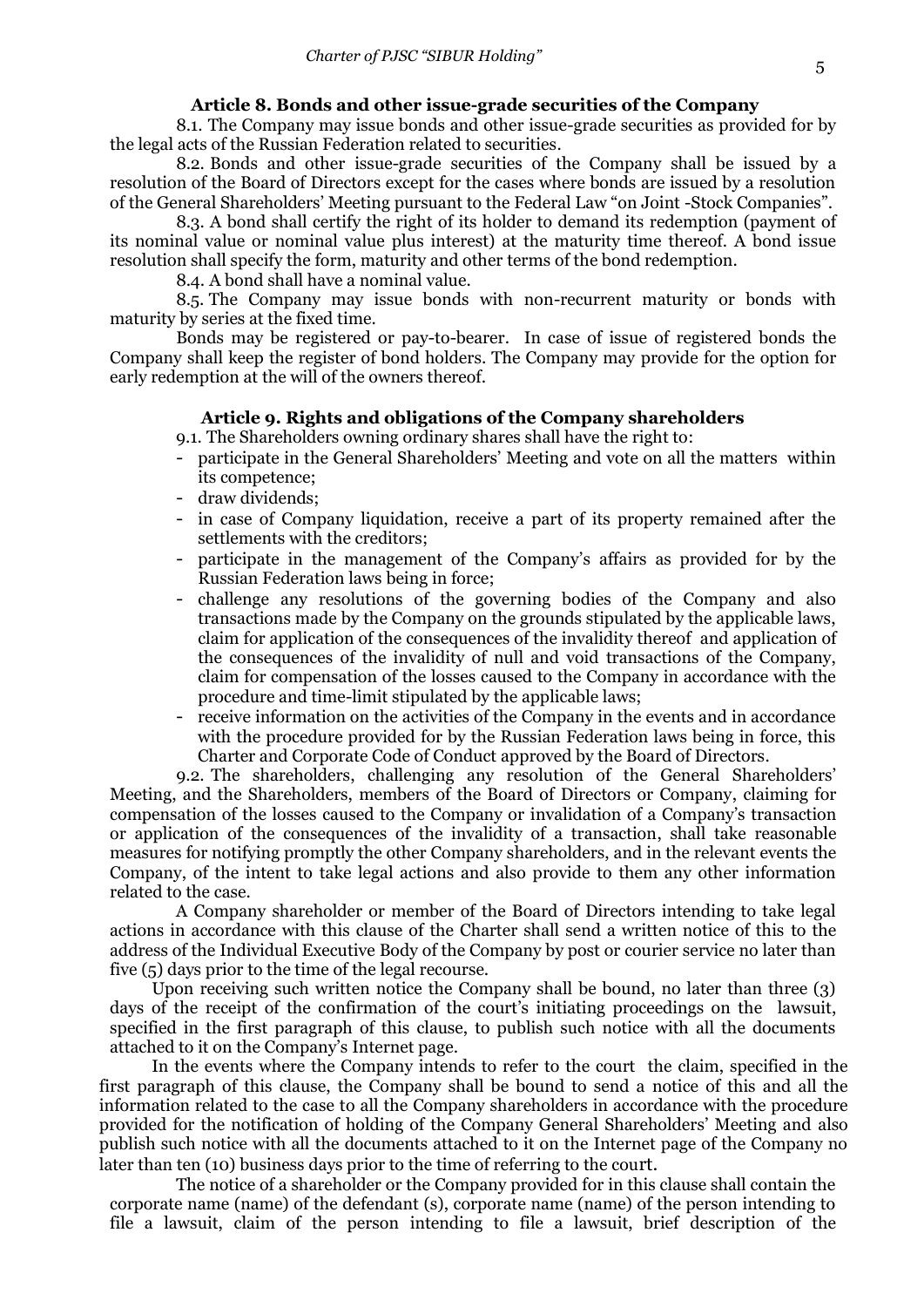#### *Charter of PJSC "SIBUR Holding"* <sup>6</sup>

circumstances, on which the claims of the person intending to file a lawsuit are based, name of the arbitration court, with which the person intends to file the lawsuit.

The Company shareholders failing to join, as provided for by the procedural legislation, a lawsuit for challenging a resolution of the General Shareholders' Meeting, for getting a compensation for the losses caused to the Company or a lawsuit for invalidating a transaction made by the Company or for applying the consequences of the invalidity of a transaction, may not refer similar claims to the court later, unless the court considers as justifiable the reasons for such referring.

9.3. A shareholder (shareholders) owning in the aggregate at least ten (10) percent of the Company voting shares shall be entitled to demand separate audits of the Company's activities to be held by independent auditors.

9.4. The Company shareholders shall:

- abide by this Charter;
- pay up shares in the Company as stipulated by the Russian Federation laws being in force and this Charter;
- exercise their rights reasonably and in good faith; take no actions aimed intentionally at causing damage to the Company, in particular, disclose no confidential information on the Company's activities;
- participate in taking corporate decisions, without which the Company cannot continue its activities in accordance with the laws, if their participation is required for taking such decisions;
- perform no actions (inaction), which make it more difficult or impossible to achieve the objectives, for which the Company is established;
- in the events stipulated by the Russian Federation laws being in force, inform the Company on their interest in making a particular transaction;
- perform other obligations stipulated by the Russian Federation laws being in force and this Charter.

### **Article 10. Funds and net assets of the Company**

10.1. The Company shall form a reserve fund in the amount of five (5) percent of the authorized capital, which shall be formed by way of mandatory annual deductions from the net profit of the Company at a rate of no less than five (5) percent of Company's net profit until the fund reaches the established amount.

10.2. The Reserve Fund shall be used to cover losses of the Company and redeem its bonds and shares in case of non-availability of other financial resources. The Reserve Fund shall not be used for any other purposes.

10.3. By a resolution of the General Shareholders' Meeting the Company may establish other funds.

10.4. The value of the Company's net assets shall be appraised on the basis of the business accounting data in accordance with the procedure established by the federal executive body authorized by the Russian Federation Government.

### **Article 11. Profit of the Company and its distribution**

11.1. The after-tax profit (net profit) of the Company shall be placed at the disposal of the Company.

11.2. The net profit of the Company shall be used to pay dividends, replenish the reserve fund and other funds of the Company and for other purposes connected with the activities of the Company.

### **Article 12. Dividends of the Company**

12.1. Based on the results of the first quarter, six months, nine months of the reporting year and/or performance results of the reporting year, the Company may resolve to pay (declare) dividends on the outstanding shares, unless otherwise is stipulated by the Federal Law "On Joint-Stock Companies", and shall pay dividends with taking into account the limits established by the Russian Federation laws being in force.

12.2. Resolutions on payment (declaration) of dividends, including resolutions on the dividend amount, form of payment thereof on the shares of each category (type), date, for which the persons entitled to dividends are to be determined, shall be passed by the General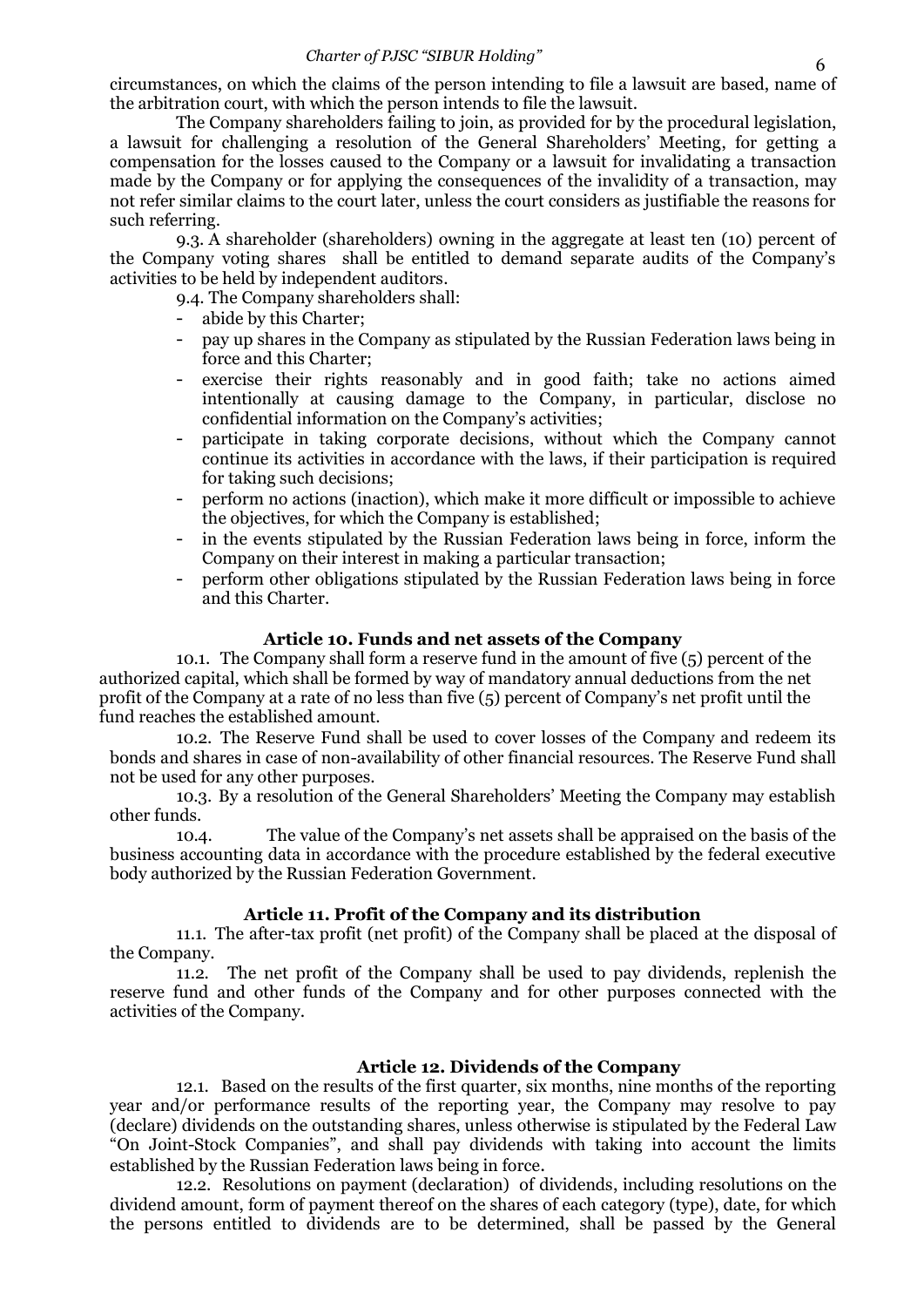#### *Charter of PJSC "SIBUR Holding"*

Shareholders' Meeting. The dividend amount shall not be higher than that recommended by the Board of Directors. With that, the resolution with regard to setting the date, as on which the persons entitled to the dividends are to be determined, shall be passed only on the proposal of the Board of Directors of the Company. The resolution on payment of dividends shall specify the dividend amount per share and the money amount allocated for the dividend payment.

12.3. The date, as on which the persons entitled to dividends are determined in accordance with the resolution on payment (declaration) of dividends, may not be set earlier than ten (10) days from the date of passing the resolution on payment (declaration) of the dividends and shall not be set later than twenty (20) days from the date of passing such resolution.

12.4. The period for payment of dividends to a nominee holder and a trustee being securities market professional, who has been registered in the register of shareholders, shall not exceed ten (10) business days, and to other persons registered in the register of shareholders – 25 (twenty five) business days from the date, as on which the persons entitled to dividends are determined.

12.5. Dividends shall be paid exclusively in money.

12.6. Dividends shall be paid in non-cash form by the Company or on its behalf by the registrar keeping the register of the Company shareholders or lending institution as stipulated by the Federal Law "On Joint-Stock Companies". The persons entitled to dividends and whose rights to shares are registered through the nominee holder of shares, shall receive dividends in money through depositary, the depositors of which they are.

### **Article 13. Register of the Company shareholders**

13.1. The register of the Company shareholders shall contain information on each registered person, the quantity and categories of shares recorded in the name of each registered person and other information stipulated by the legal acts of the Russian Federation.

13.2. The holder of the register of the Company shareholders shall be the registrar – securities market professional who carries out activity related to keeping the register of owners of registered securities as exclusive one on the basis of the contract with the Company and has the license to carry out such type of activities. The approval of the registrar and terms of the contract with it and the decision on the termination of the contract with it shall be within the competence the Board of Directors.

13.3. On the request of a shareholder or nominal holder of shares the keeper of the register of the Company shareholders shall be bound to confirm the rights of such person to shares by issue of a statement from the register of the Company shareholders, which shall not be considered as a security.

## **Article 14. General Shareholders' Meeting**

14.1. The highest governing body of the Company shall be the General Shareholders' Meeting.

14.2. The Company shall annually, no earlier than two (2) months and no later than 6 (six) months after the end of the reporting year, hold the annual General Shareholders' Meeting, at which the shareholders shall elect the Board of Directors, Internal Audit Commission, approve the Company auditor, approve the annual reports and annual accounting (financial) statements, and also distribute profit, including payment (declaration) of dividends, and losses of the Company on the basis of the performance results of the reporting year. The annual General Shareholders' Meeting may resolve other matters referred to the competence of the General Shareholders' Meeting by the Russian Federation laws being in force and this Charter.

14.3. Any General Shareholders' Meetings held in addition to the annual meeting shall be deemed extraordinary.

The General Shareholders' Meeting shall be held in the city of Tobolsk or city of Moscow.

14.4. The General Shareholders' Meeting shall be legally competent to transact business (have the quorum), if attended by the shareholders (their proxies) holding in the aggregate more than a half of votes of the outstanding voting shares in the Company.

14.5. In the absence of the quorum for holding the annual General Shareholders' Meeting the repeated General Shareholders' Meeting with the same agenda shall be held.

14.6. The repeated General Shareholders' Meeting shall be held in compliance with the procedures established by the Russian Federation laws being in force and this Charter.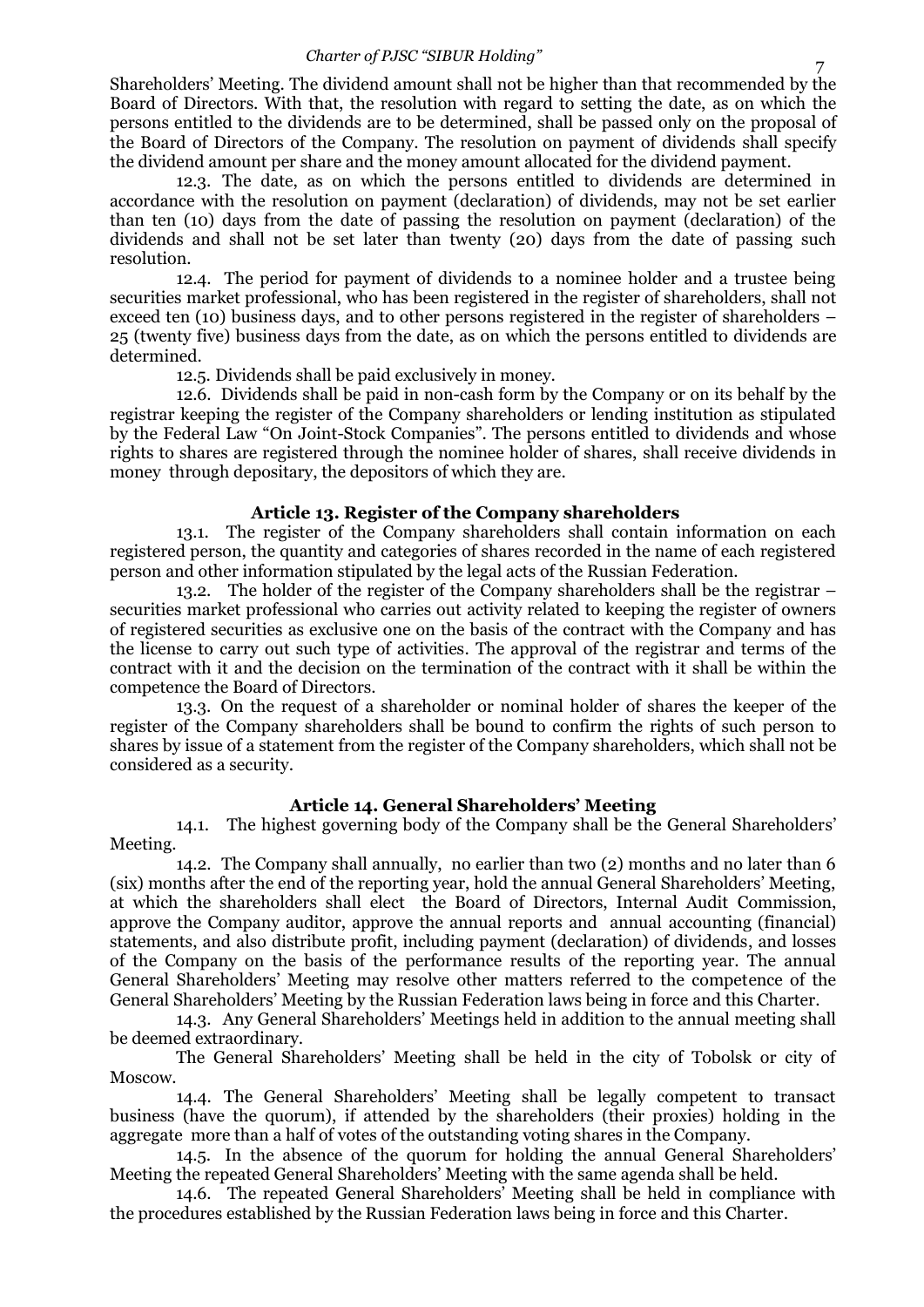14.7. The repeated General Shareholders' Meeting shall be legally competent to transact business (have the quorum), if attended by the shareholders (their proxies) holding in the aggregate no less than thirty (30) percent of votes of the outstanding voting shares in the Company.

14.8. When the repeated General Shareholders' Meeting is held less than forty (40) days after the failed General Shareholders' Meeting, the persons entitled to participate in the General Shareholders' Meeting shall be determined (fixed) as on the date, on which the persons entitled to participate in the failed General Shareholders' Meeting were determined (fixed).

14.9. An extraordinary General Shareholders' Meeting shall be held by a resolution of the Board of Directors on its own initiative, request of the Internal Audit Commission, request of the Company auditor, request of the shareholders (shareholder) owning no less than ten (10) percent of Company voting shares as on the date of the request submission.

14.10. An extraordinary General Shareholders' Meeting shall be convened and held in accordance with the procedure and time-limit established by the Russian Federation laws being in force, this Charter and Regulations of the General Shareholders' Meeting.

# **Article 15. Competence of the General Shareholders' Meeting**

15.1. The General Shareholders' Meeting shall be competent to:

1) make changes in and additions to the Charter of the Company or approve a new version of the Charter of the Company;

2) reorganize the Company;

3) liquidate the Company, appoint the liquidation commission and approve the interim and final liquidation balance sheets;

4) determine the number of members of the Board of Directors, elect its members and remove them from office ahead of time;

5) determine the number, nominal value, category (type) of authorized shares and rights granted by these shares;

6) increase the authorized capital of the Company by augmenting the nominal value of shares, by placing additional shares through closed subscription, public subscription of ordinary shares representing more than twenty five (25) percent of the outstanding ordinary shares, through public subscription of convertible-into-ordinary shares securities which may be converted into ordinary shares, representing more than twenty five (25) of the outstanding ordinary shares;

7) increase the authorized capital by placing through public subscription of preference shares or additional ordinary shares within the number and categories (types) of the authorized ordinary shares, representing twenty five (25) percent or less of the outstanding ordinary shares or through distribution of shares among the Company shareholders at the cost of the Company's property;

8) pass a resolution on placing through public subscription of issue-grade securities which can be converted into preference shares or ordinary shares representing twenty five (25) percent or less of the outstanding shares;

9) pass a resolution on Company's placing of bonds and other issue-grade securities convertible into shares except for the cases of placement thereof by a resolution of the Board of Directors pursuant to the Federal Law "On Joint Stock Companies";

10) decrease the authorized capital of the Company by reducing the nominal value of shares through Company's acquiring a part of shares for the purposes of reduction of the total quantity thereof or through cancelling the shares acquired or redeemed by the Company;

11) elect members of the Internal Audit Commission and remove them for office ahead of time. On the basis of the recommendation of the Board of Directors, determine the amount of remunerations and compensations to be paid to the members of the Internal Audit Commission;

12) approve the auditor of the Company;

13) pay (declare) dividends on the basis of the performance results of the first quarter, six months, nine months of the reporting year;

14) approve the annual reports, annual accounting (financial) statements of the Company;

15) distribute profit (including payment (declaration) of dividends except for the profit distributed as dividends on the basis of the performance results of the first quarter, six months, nine months of the reporting year) and losses of the Company on the basis of the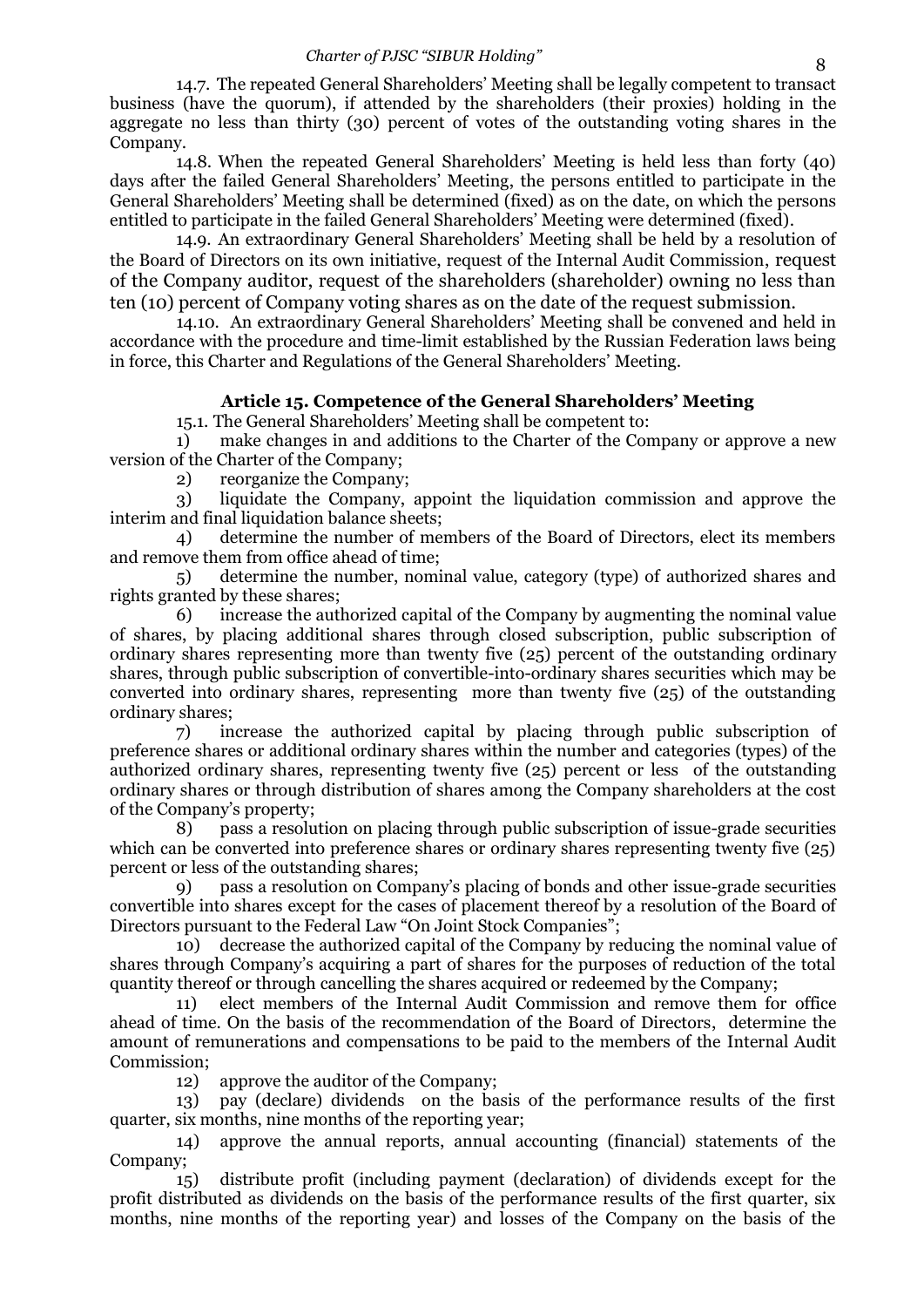performance results of the reporting year;

16) approve the procedures of the General Shareholders' Meeting;

17) split and consolidate shares;

18) pass resolutions on consent to making or subsequent approval of related party transactions in the events stipulated by the Russian Federation laws being in force and this Charter;

19) pass resolutions on consent to making or subsequent approval of major transactions in the events stipulated by the Russian Federation laws being in force and this Charter;

20) pass resolutions on Company's acquisition of the outstanding shares in the events stipulated by the Russian Federation laws being in force and this Charter;

21) pass a resolution on participating in financial and industrial groups, associations and other unions of commercial organizations;

22) approve the internal documents regulating the corporate relations of the Company, including the activities of the governing bodies of the Company;

23) pass resolutions on delegation of the powers of the Individual Executive Body under a contract to a commercial organization (management organization) or individual entrepreneur (manager) on the proposal of the Board of Directors;

24) pass resolutions on early termination of the powers of the management organization or manager;

25) pass a resolution on applying for delisting of the Company shares and (or) issuegrade securities of the Company convertible into its shares;

26) resolve other matters stipulated by the Russian Federation laws being in force and this Charter.

15.2. The matters referred to the competence of the General Shareholders' Meeting may not be referred to the Board of Directors except for the matters stipulated by the Russian Federation laws being in force.

### **Article 16. Resolutions of the General Shareholders' Meeting**

16.1.Resolutions on the matters provided for in subclauses 1-3, 5, 20, 25 of Clause 15.1 of this Charter shall be passed at the General Shareholders' Meeting by a three-fourths' majority vote of the holders of voting shares in the Company present at the General Shareholders' Meeting.

Resolutions on the issue of shares and other issue-grade securities in the events stipulated by the Federal Law "On Joint-Stock Companies" shall be passed at the General Shareholders' Meeting by a three-fourths' majority vote of the holders of voting shares in the Company present at the General Shareholders' Meeting.

Resolutions on reduction of the authorized capital of the Company by decreasing the nominal value of shares and also in connection with the fact that the value of the Company's net assets has become less than the amount of the authorized capital, shall be passed by a three fourths' majority vote of the holders of voting shares in the Company present at the General Shareholders' Meeting.

16.2. Resolutions on the matters provided for in subclauses 2, 6,  $17 - 23$  of clause 15.1. of this Charter shall be passed by the General Shareholders' Meeting only on the proposal of the Board of Directors.

16.3. A resolution of the General Shareholders' Meeting on any other matters put to the vote shall be passed by a majority vote of the holders of voting shares in the Company present at the meeting, unless otherwise is stipulated by the Federal Law "On Joint-Stock Companies" for passing such resolution.

16.4. The General Shareholders' Meeting may not pass resolutions on any matters, which are not put on the agenda of the meeting, and may not also change the agenda.

### **Article 17. Proposal of agenda items, information on the holding of a General Shareholders' Meeting**

17.1. The agenda of the General Shareholders' Meeting shall be determined by the Board of Directors in the course of preparing the General Shareholders' Meeting.

17.2. The Shareholders (shareholder) holding in the aggregate at least two (2) percent of voting shares in the Company may put items on the agenda of the annual General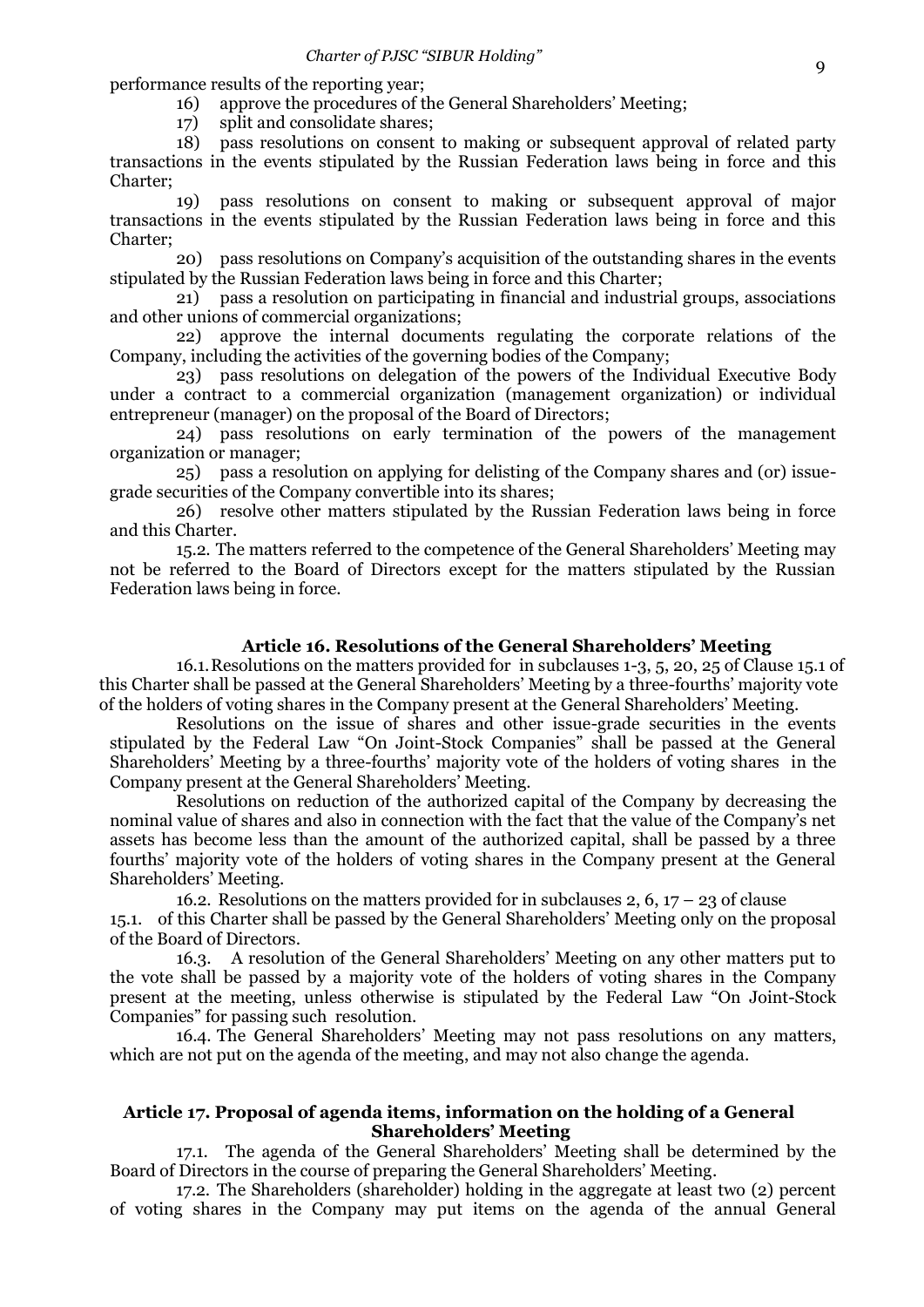Shareholders' Meeting and nominate candidates for the Board of Directors, the Internal Audit Commission of the Company, with the number of such candidates not exceeding the numerical composition of the relevant body.

The mentioned proposals shall be forwarded to the Company no later than fifty (50) days after the end of the reporting year. The proposals on putting items on the agenda of the General Shareholders' Meeting and proposal on nominating candidates shall be submitted with specifying the name (corporate name) of the submitting shareholders (shareholder), quantity and category (type) of shares owned by them, and shall be signed by the shareholders (shareholder) or their representatives. The shareholders (shareholder) of the Company not registered in the register of Company shareholders shall have the right to propose items for the agenda of the General Shareholders' Meeting and nominate candidates also by giving the relevant orders (instructions) to the person who asserts their rights to shares. Such instructions shall be given in accordance with the rules of the securities laws of the Russian Federation.

17.3. Apart from the items proposed for the agenda of the General Shareholders' Meeting and also in case of absence of such proposals, absence or insufficient number of candidates for the formation of the relevant body, the Board of Directors may put items on the agenda of the General Shareholders' Meeting or put candidates on the list of candidates at its own discretion.

17.4. The shareholders shall be notified in writing (by registered letter or by delivery against receipt) of the holding of the General Shareholders' Meeting no later than twenty (20) days prior to the date of the meeting holding or, if the agenda of the General Shareholders' Meeting contains an item concerning the reorganization of the Company – no later than thirty (30) days prior to the date of the meeting holding.

17.5. No later than twenty (20) days prior to the date of the meeting holding or, if the agenda of the General Shareholders' Meeting contains an item concerning the reorganization of the Company- no later than thirty (30) days prior to the date of the meeting holding the information (materials) to be made available to the shareholders during the preparation for the General Shareholders' Meeting in accordance with the Russian Federation laws being in force and this Charter, shall be made available for review to the persons entitled to participate in the General Shareholders' Meeting at the place indicated in the notice of the holding of the General Shareholders' Meeting. Upon the request of shareholders the Company shall, within two (2) days, provide the shareholders with copies of the said documents. The ballot paper for voting at the General Shareholders' Meeting shall be sent or delivered against receipt to each person registered in the register of Company shareholders and entitled to participate in the General Shareholders' Meeting no later than twenty (20) days prior to the holding of the General Shareholders' Meeting.

17.6. In case that the person registered in the register of Company shareholders is a nominee holder of shares, the notice of the General Shareholders' Meeting and information (materials) to be made available to the persons entitled to participate in the General Shareholders' Meeting during preparation of the General Shareholders' Meeting and also ballot paper for voting shall be made available by handing over the same to the holder of the register to be sent to the nominee holder, for whom the personal account in the register of the Company shareholders has been opened.

The Company's obligation for giving a message on the holding of the General Shareholders' Meeting, for making available the information, materials shall be deemed discharged from the date of the receipt thereof by the nominee holder, for whom the personal account in the register of the Company shareholders has been opened.

### **Article 18. Participation and voting at the General Shareholders' Meeting, minutes of the General Shareholders' Meeting**

18.1. Shareholders shall participate in the General Shareholders' Meeting in person or by proxy.

18.2. A proxy of a shareholder at the General Shareholders' Meeting shall act in accordance with the authority based on the power of attorney made in writing. A power of attorney for voting shall contain the information on the principal and the proxy (for a natural person –name, data of the identification document (series and (or) number of the document, data and place of issue, issuer); for a legal entity – corporate name, registered address). The power of attorney for voting shall be executed as required by the Civil Code of the Russian Federation or certified by notary.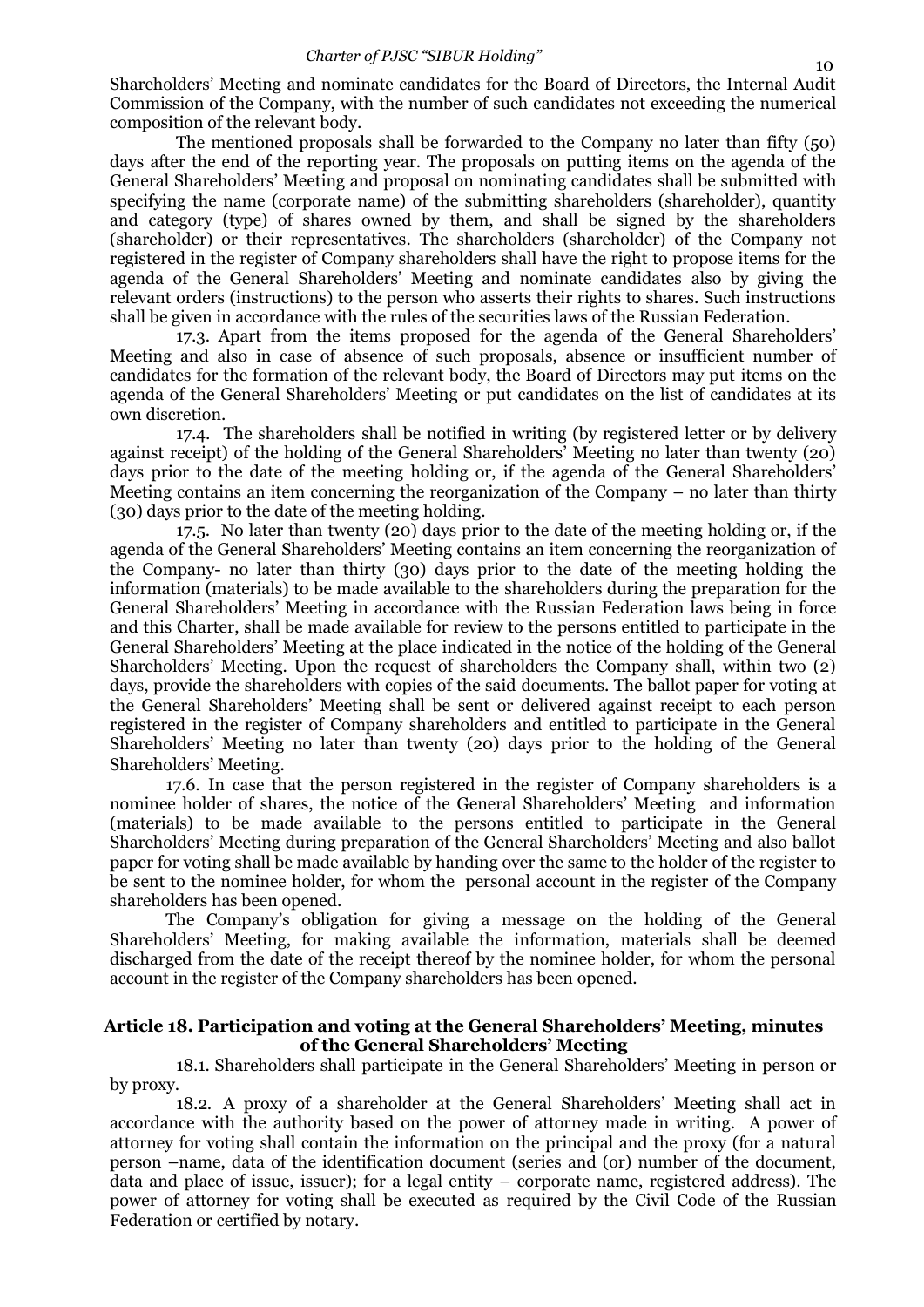#### *Charter of PJSC "SIBUR Holding"*

18.3. The General Shareholders' Meeting shall be chaired by the Chairperson of the Board of Directors. In his absence the General Shareholders' Meeting shall be presided over by the Deputy Chairperson of the Board of Directors. In the event of simultaneous absence of the Chairperson of the Board of Directors and his deputy from the General Shareholders' Meeting, the meeting shall be presided over by one of the members of the Board of Directors by the decision of the Board of Directors. If no members of the Board of Directors are present or if they refuse to take the chair, the duties of the Chairman at the General Shareholders' Meeting shall be performed by the Individual Executive Body.

The functions of the counting commission at the General Shareholders' Meeting shall be performed by the registrar of the Company.

18.4. Voting at the General Shareholders' Meeting shall be performed on the principle of "one voting share in the Company – one vote" except for the cases where any other voting procedure is stipulated by the Russian Federation laws being in force.

18.5. Depending on the method of voting, the General Shareholders' Meeting may be held either by voting in person and by absentee voting (by polling).

Voting in person shall imply holding of the General Shareholders' Meeting with providing the shareholders with a possibility to be present jointly for discussing items of the agenda and passing resolutions on the items put to the vote.

Absentee voting shall imply holding of absentee voting without joint presence for discussing items of the agenda and passing resolutions on the items of the agenda put to the vote. The General Shareholders' Meeting, the agenda of which includes such items as election of members of the Board of Directors and the Internal Audit Commission, approval of the auditor of the Company, approval of the annual reports and annual accounting (financial) statements, as well as distribution of its profit, including payment (declaration) of dividends, and losses of the Company on the basis of the performance results of the reporting year, may not be held by absentee voting.

18.6. Voting at the General Shareholders' Meeting shall be conducted by voting papers in accordance with the procedure established by this Charter and the Regulations of the General Shareholders' Meeting.

18.7. Considered as having participated in the General Shareholdings' Meeting held in the form of joint presence shall be the Shareholders who registered themselves for participation therein or whose voting papers were received no later than two days prior to the date of the holding of the General Shareholders' Meeting. Considered as having participated in the General Shareholders' Meeting held in the form of absentee voting shall be the shareholders, whose voting papers were received prior the expiry date of reception of voting papers.

Considered as having participated in the General Shareholders' Meeting shall be also the shareholders, who have given, in accordance with the rules of the securities legislation of the Russian Federation, to the persons, asserting their rights to shares, the instructions on voting , provided that their declaration of intent was received no later than two days prior to the date of the holding of the General Shareholders' Meeting or prior to the expiry date of reception of voting papers in case of holding the General Shareholders' Meeting in the form of absentee voting.

18.8. The results of vote on the items considered by the General Shareholders' Meeting shall be recorded in the minutes of the General Shareholders' Meeting.

18.9. The Minutes of the General Shareholders' Meeting shall be made no later than three (3) business days after the closing of the General Shareholders' Meeting, or the expiry date for reception of voting papers in case of the General Shareholders' Meeting held by absentee voting, in two (2) copies and signed by the presiding person at the General Shareholders' Meeting and secretary of the General Shareholders' Meeting.

# **Article 19. Board of Directors**

19.1. The Board of Directors shall be a collective governing body of the Company which shall carries out general management of Company's activities and take decisions on all matters which are not within the competence of the General Shareholders' Meeting, the Management Board and the Individual Executive Body.

19.2. By a resolution of the General Shareholders' Meeting, when holding their office the members of the Board of Directors of the Company may paid a remuneration and/or a compensation for the expenses incurred during the performance of their functions as members of the Board of Directors. The amount of such remunerations and compensations shall be fixed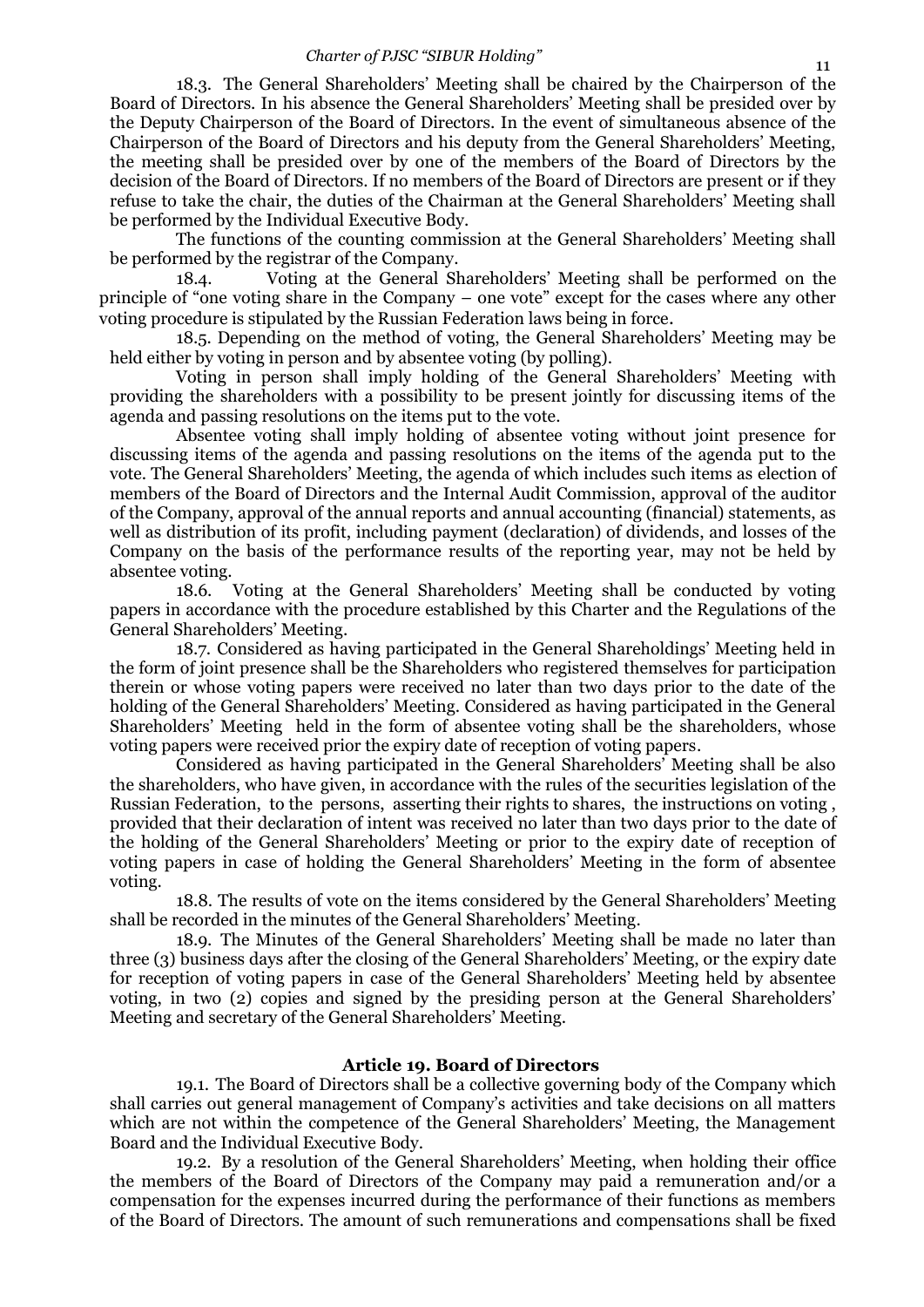by a resolution of the General Shareholders' Meeting.

19.3. The members of the Board of Directors shall be elected at the General Shareholders' Meeting for a period up to the next annual General Shareholders' Meeting.

The members of the Board of Directors of the Company shall be elected by cumulative voting.

In case of cumulative voting the number of votes owned by each shareholder shall be multiplied by the number of persons to be elected to the Board of Directors; a shareholder may cast his resulted votes entirely for one candidate or distribute votes among two and more candidates. The candidates, who have received the largest number of votes, shall be deemed elected to the Board of Directors.

If the annual General Shareholders' Meeting is not held within the time-limit prescribed by this Charter, the powers of the Board of Directors shall be terminated save for the power to prepare, call and hold the annual General Shareholders' Meeting.

19.4. The number of members of the Board of Directors shall be determined by a resolution of the General Shareholders' Meeting, but may not be less than seven (7). By a resolution of the General Shareholders' Meeting the members of the Board of Directors may be removed from office only en masse.

19.5. Only a natural person may be a member of the Board of Directors. A member of the Board of Directors shall not be obligatorily a Company shareholder.

The members of the Management Board shall not make up more than one-fourth of the of members of the Board of Directors. A member of the Management Board number of members of the Board of Directors. may not be Chairperson of the Board of Directors.

19.6. The persons elected to the Board of Directors may be re-elected for unlimited number of times.

19.7. The members of the Board of Directors shall be bound to disclose information on their ownership of the Company securities as well as sale (purchase) of such securities.

19.8. The members of the Board of Directors shall be entitled to receive information on the Company's activities and review its accounting (financial) books and other documents, claim for reimbursement of losses caused to the Company, dispute any Company's transactions on the grounds provided for by the applicable laws and request application of the consequences of their invalidity and also request application of the consequences of the invalidity of null and void transactions of the Company as provided for by the applicable law.

### **Article 20. Competence of the Board of Directors**

20.1. The Board of Directors shall have the power to:

1) determine the priority lines of the Company's activities;

2) approve the long-term plans and main programs of the Company's activities, the annual and long-term business plan of the Company and the annual investment program of the Company;

3) consider reports on the implementation of the annual and long-term business plans of the Company and the reports on the implementation of the annual investment program of the Company;

4) convene the annual and extraordinary General Shareholders' Meetings, approve agenda of the General Shareholders' Meeting, determine the date of making the list of the persons entitled to participate in the General Shareholders' Meeting and deal with other matters within the competence of the Board of Directors which are related to preparing and holding the General Shareholders' Meeting save for as otherwise provided for by the Federal Law "On Joint-Stock Companies";

5) place Company additional shares, into which the Company outstanding preference shares of a certain type, convertible into ordinary shares or preference shares of other types, are converted, if such placement is not connected with any increase of the Company's authorized capital, and place also Company bonds or other issue-grade securities except for shares;

6) determine the price (monetary value) of property, services or rights to the results of intellectual activities (including when the Board of Directors or General Shareholders' Meeting decides to give consent to making (subsequent approval) of a major transaction and related party transactions), price of placement or procedure for determination of such price and price of redemption of issue-grade securities in the events stipulated by the Russian Federation laws being in force and this Charter;

7) acquire outstanding shares, bonds and other securities of the Company in the events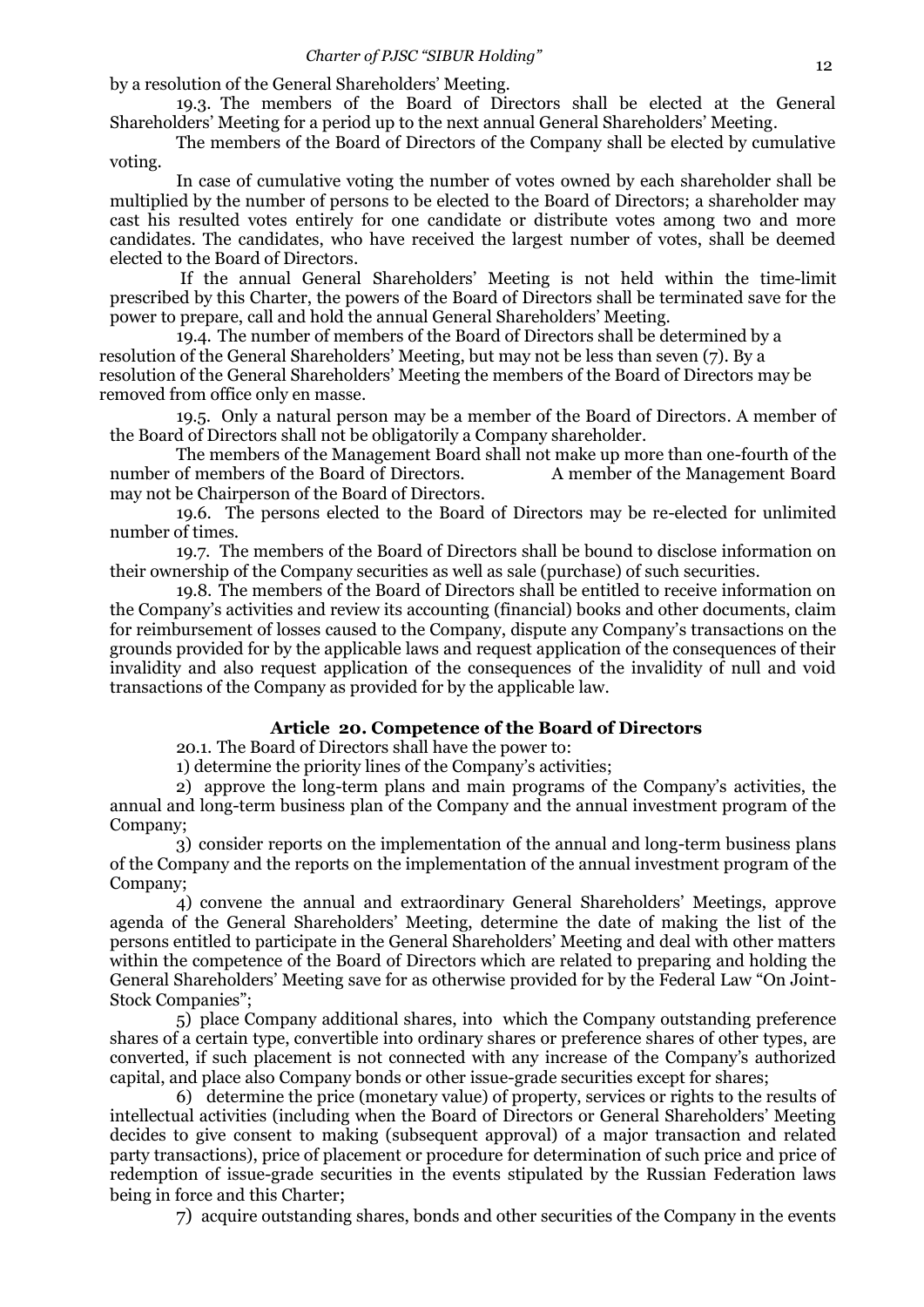stipulated by the Russian Federation laws and this Charter;

8) form the executive bodies of the Company (including the collective executive body - Management Board of the Company), and determine (change) the number of members of the Management Board, elect and terminate ahead of time office of the members of the Management Board and Individual Executive Body; approve the terms of the contract with the Individual Executive Body and also with the management organization;

9) determine the amounts of remuneration for the members of the Management Board;

10) issue recommendations to the General Shareholders' Meeting with regard to delegation of the powers of the Individual Executive Body under a contract to the management organization or manager;<br>11) decide on su

decide on suspension of the powers of the management organization or manager;

12) approve preliminarily the annual report of the Company, approve the report on related party transactions concluded by the Company during the reporting year;

13) recommend to the General Shareholders' Meeting the amounts of remuneration and compensations to be paid to the members of the Internal Audit Commission and determine the fee of the Company auditor;

14) recommend to the General Shareholders' Meeting with regard to the amount of dividends to be paid on the Company shares, procedure and time-limit for payment thereof, setting of the date, on which the persons entitled to dividends on the Company shares are to be determined;

15) use the reserve fund and other funds of the Company;

16) approve the Company's internal documents except for the internal documents, the approval of which is referred by the Federal Law "On Joint Stock Companies" to the competence of the General Shareholders' Meeting, and also other internal documents, the approval of which is referred by applicable laws and this Charter to the competence of the Management Board and Individual Executive Body;

17) establish and liquidate branches, open and close representative offices of the Company;

18) decide on giving of consent or subsequent approval of major transactions in the events stipulated by the Russian Federal laws being in force;

19) decide on giving of consent to or subsequent approval of related party transactions in the events stipulated by the Russian Federation laws being in force;

20) approve the Company registrar and terms of the contract with the registrar and also decide on termination of the contract with the registrar;

21) approve the Regulations of the structural subdivision of the Company authorized to conduct internal audits of financial and economic activities;

22) coordinate the candidature of the head of the Company structural subdivision authorized to conduct internal audits of financial and economic activities, terms of the employment agreement (contract) with the head of such structural subdivision on the initiative of the Company;

23) decide on consent to making of transactions on acquisition, alienation, pledge or provision of a possibility to alienate assets in the form of shares, participation interests, stakes of legal entities and organizations (including founding of commercial organizations, placement (distribution) of shares, participation interests, stakes in favor of third parties), made between third parties, on the one part, and the Company, legal entities, the financial statements of which are consolidated with the Company's financial statements in accordance with the international standards (hereinafter – legal entities of the SIBUR Group), companies, in which the Company owns more than twenty (20) percent of shares, participation interests, subsidiary companies of such companies, except for where such transactions require consent of the Board of Directors or General Shareholders' Meeting for other reasons stipulated by the applicable laws and this Charter (obtaining consent to making of such transactions as related party transactions or as major transactions);

24) decide on consent to making of a transaction or several related transactions, which are connected with raising financing funds (including a loan, credit, pledge, suretyship) or acquisition, alienation or possible alienation, by the Company, SIBUR Group companies, companies, in which the Company owns directly more than twenty (20) percent of shares, participation interests, as well as by subsidiary companies of such companies, directly or indirectly, of any property, if the amount of such financing or value of such property is equal to or exceeds five (5) percent of the book value of the Company's assets as determined on the basis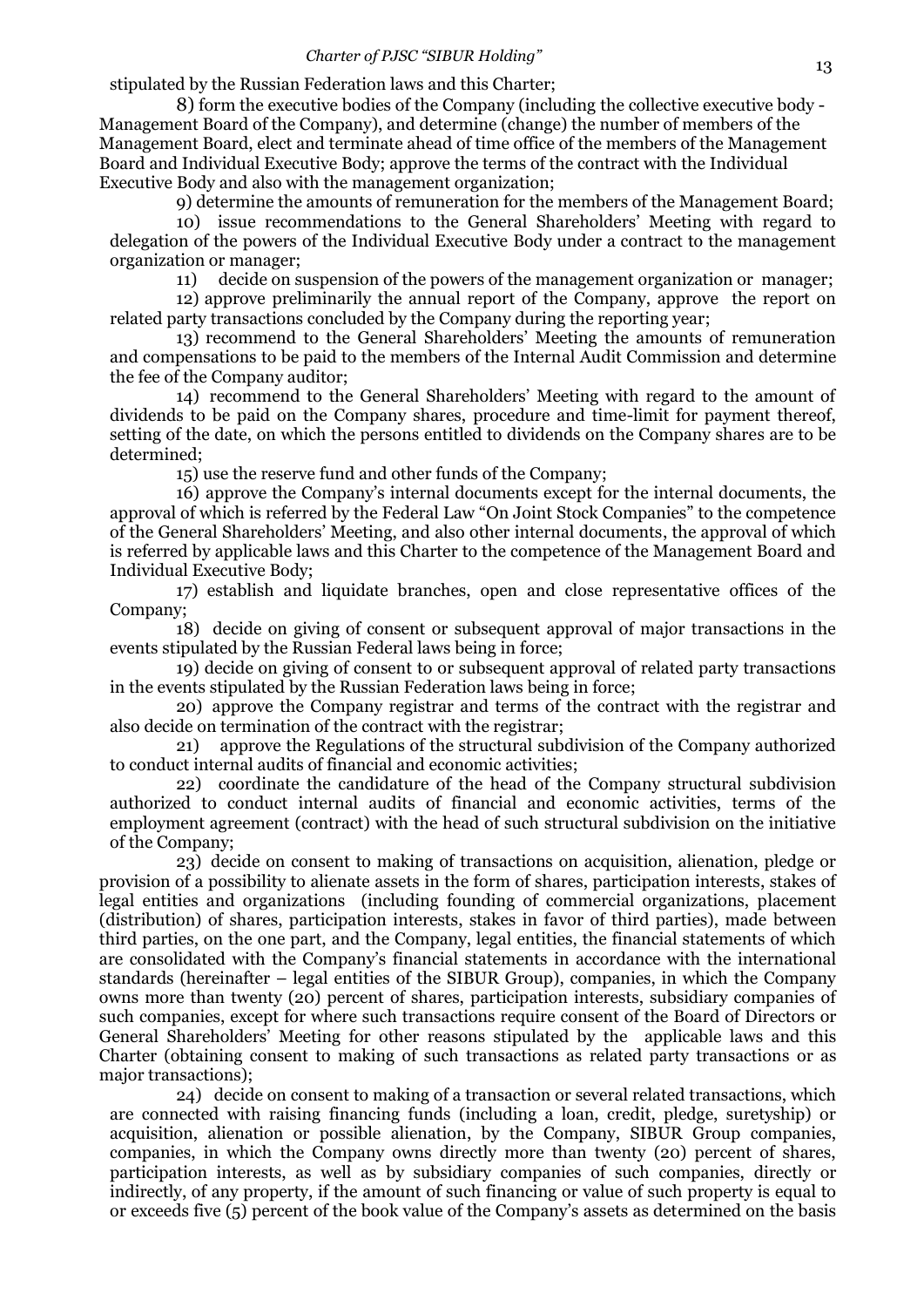of the data of its accounting (financial) statements as of the last reporting date except for: transactions made in the process of the normal business activities of the Company, legal entities of the SIBUR Group, companies, in which the Company owns directly more than twenty (20) percent of shares, participation interests, as well as subsidiary companies of any such companies, or transactions, which require consent of the Board of Directors or General Shareholders' Meeting for other reasons stipulated by the applicable laws and this Charter (including related party transactions, major transactions as well as other transactions which require consent in accordance with subclause 23 of this clause), transactions concluded with legal entities of the SIBUR Group;

25) decide on approval of the documents related to the issue of additional shares or other issue-grade securities, the approval of which is referred to the competence of the Company's Board of Directors in accordance with the applicable laws;

26) bring up at the General Shareholders' Meeting an item for consent to making (subsequent approval) of any major transactions ranging in the value from twenty five (25) percent to fifty (50) percent of the book value of the Company's assets in the cases stipulated by Chapter X of the Federal Law "On Joint-Stock Companies";

27) approve opinion reports on major transactions as stipulated by the applicable laws;

28) establish committees of the Board of Directors; approve the numeric and personal composition of such committees and the Regulations of the Committees of the Board of Directors; consider the annual reports on the activities of these committees or other reports in accordance with the Regulations of the Committees of the Board of Directors;

29) approve the key figures of the performance contract with the Management Organization and report on the fulfillment thereof;

30) approve early termination of office of the individual executive body of a subsidiary company; approve the candidate for election (appointment) to office of the individual executive body of a subsidiary company in the events where such subsidiary company is the management organization of the Company;

31) apply for listing of shares and/or other issue-grade securities of the Company convertible into shares in the Company;

32) deal with other matters referred to the competence of the Board of Directors by the Russian Federation laws being in force and this Charter.

20.2. Any matters referred to the competence of the Board of Directors shall not be delegated to the executive bodies of the Company.

20.3. On the recommendation of the Chairperson of the Management Board, the Board of Directors may consider any other matters, which are not within its competence (except for the matters being within the competence of the General Shareholders' Meeting), the decision on which can affect considerably the Company's activities.

# **Article 21. Committees of the Board of Directors**

21.1. For dealing with particular tasks facing the Company, the Board of Directors may form committees, including the audit committee, the human resources and remuneration committee etc.

21.2. A committee of the Board of Directors shall act on the basis of the Regulations of such committee approved by the Board of Directors.

21.3. The personal composition of a committee of the Board of Directors shall be formed by the Board of Directors.

21.4. A committee of the Board of Directors shall hold its meetings as necessary and in accordance with the relevant regulations of the committee approved by the Board of Directors.

21.5. The committees of the Board of Directors may hold joint meetings.

### **Article 22. Chairperson of the Board of Directors and Deputy Chairman of the Board of Directors**

22.1. The members of the Board of Directors shall elect one of their members as Chairperson of the Board of Directors by a majority vote of the total number of the members of the Board of Directors.

The Individual Executive Body and members of the Management Board may not be concurrently Chairperson of the Board of Directors.

22.2. The Chairperson of the Board of Directors of the Company shall organize the work of the Board of Directors, call its meetings, approve the agenda of its meeting and preside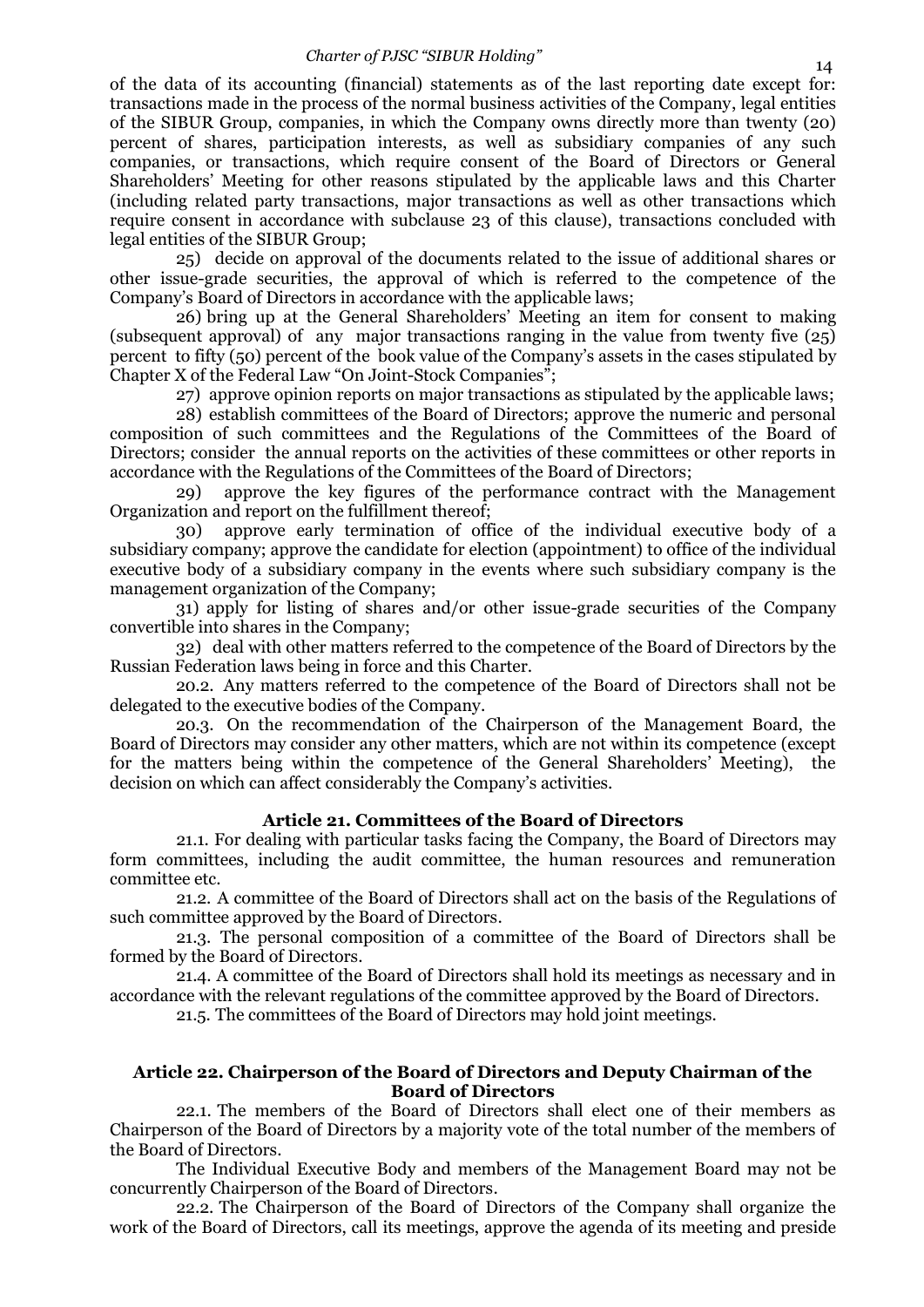meetings of the Board of Directors, organize keeping of minutes of its meetings and preside over the General Shareholders' Meeting.

22.3. In the absence of the Chairperson of the Board of Director, his functions shall be performed by the Deputy Chairperson of the Board of Directors.

22.4. The members of the Board of Directors shall elect one of them as Deputy Chairperson of the Board of Directors by a majority vote of the total number of the members of the Board of Directors for the same term of office, as for which the Chairperson of the Board of Directors is elected.

### **Article 23. Meetings of the Board of Directors**

23.1. Decisions of the Board of Directors may be taken at its meetings held both in the form of joint presence and in the form of absentee voting (by polling). The proceedings at meetings shall be defined by the Regulations of the Board of Directors.

23.2. Meetings of the Board of Directors shall be called by the Chairperson of the Board of Directors on his own initiative or upon request of any member of the Board of Directors, Internal Audit Commission, auditor of the Company, Individual Executive Body, Management Board.

In the absence of the Chairperson of the Board of Directors the meeting of the Board of Directors may be called by the Deputy Chairperson of the Board of Directors with the prior written consent of the Chairperson of the Board of Directors or, if the Deputy Chairperson of the Board of Directors is also absent, by any member of the Board of Directors, also with the prior written consent of the Chairperson of the Board of Directors. In this case the members of the Board of Directors present at the meeting shall elect one of them as chairperson of the meeting of the Board of Directors who shall, as far as this meeting is concerned, perform all duties and exercise all the rights of the Chairperson of the Board of Directors.

The member of the Board of Directors performing the functions of the Chairman at the meeting shall not be entitled to the casting vote at meetings of the Board of Directors.

23.3. The quorum required for transaction of business at meetings of the Board of Directors shall be no less than a half of the total number of the elected members of the Board of Directors. When the quorum and voting results are determined at the meeting of the Board of Directors, the written opinion on the items of the agenda received from any member of the Board of Directors absent from the meeting shall be taken into account. A member of the Board of Directors shall be deemed as also present at the meeting, if such member participates in the meeting by telephone or video communication or if he can express promptly his opinion otherwise in the course of the meeting and take part in the voting on the matters discussed at the meeting.

23.4. The organizational arrangements for the activities of the Board of Directors and arrangements for keeping the minutes of its meetings shall be provided by the Secretary of the Board of Directors, who shall be appointed to and removed from office by the Board of Directors.

23.5. The procedure for calling and holding meetings of the Board of Directors shall be defined by the Regulations of the Board of Directors approved by the General Shareholders' Meeting.

23.6. The minutes of the meeting of the Board of Directors shall be signed by the person presiding over the meeting and the Secretary of the Board of Directors. The minutes of the meeting held by absentee voting (by polling) shall be signed by the Chairperson of the Board of Directors and the Secretary of the Board of Directors.

### **Article 24. Resolution of the Board of Directors**

24.1. Each member of the Board of Directors shall have one vote to cast in relation to a resolution on items at the meeting of the Board of Directors. The members of the Board of Directors shall not transfer their votes to any other person, including to other member of the Board of Directors.

The opinions submitted in writing by the members of the Board of Directors absent from the meeting shall be taken into account for counting the quorum and voting results.

24.2. Resolutions at the meeting of the Board of Directors shall be passed by a majority vote of the members of the Board of Directors present at the meeting, unless any other decisionmaking procedure is stipulated by the Russian Federation laws being in force and this Charter.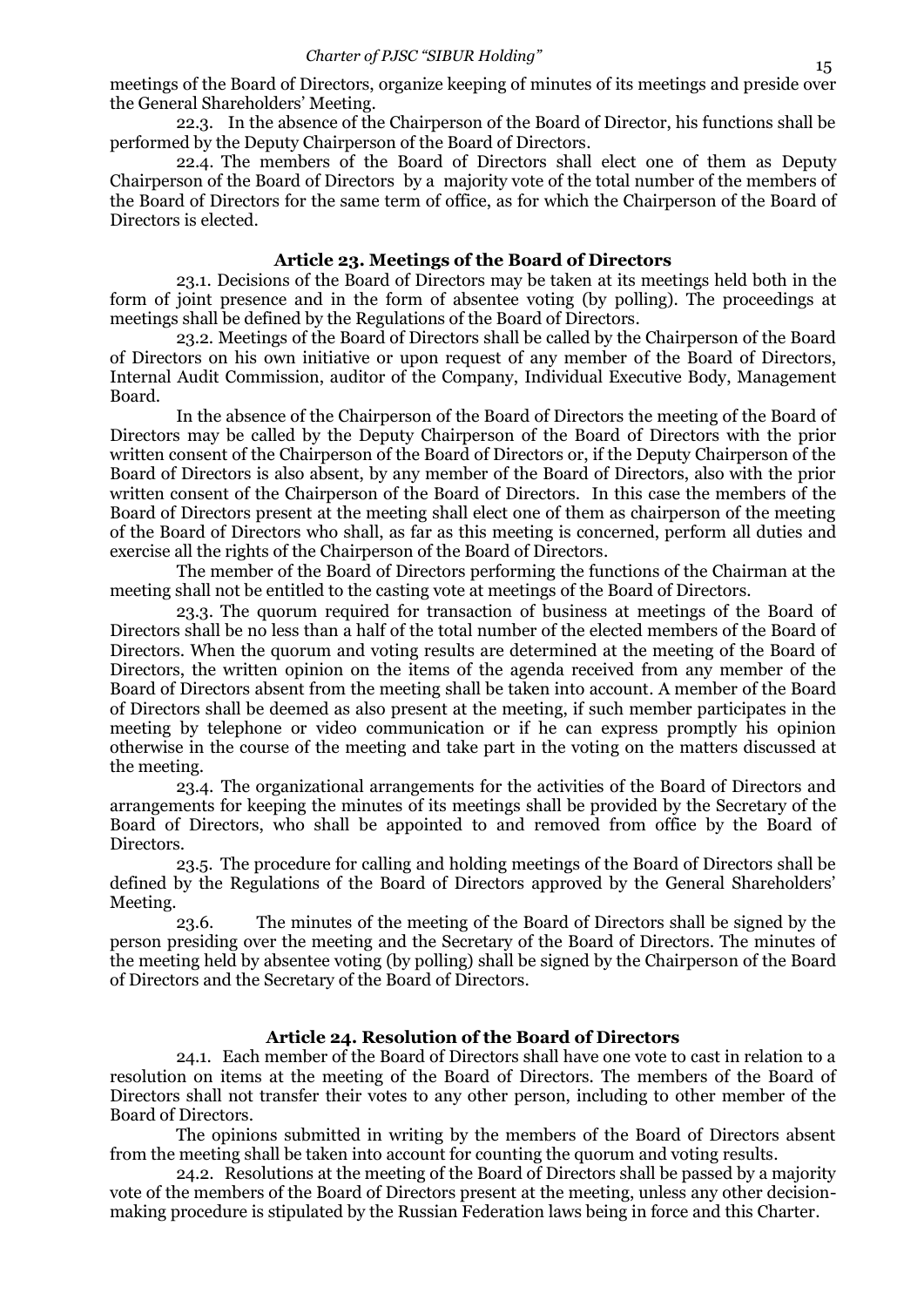24.3. In case of equality of votes of the members of the Board of Directors the Chairperson shall have the casting vote for passing a resolution by the Board of Directors.

# **Article 25. Executive bodies of the Company. Individual Executive Body**

25.1. The Company shall have the following executive bodies: the Individual Executive Body (Chairperson of the Management Board) and the Management Board (collective executive body).

25.2. The Individual Executive Body and the members of the Management Board shall be appointed by the Board of Directors for a three (3) year term, unless any other term of office is stipulated by the resolution of the Board of Directors. The term of office of the Individual Executive Body and members of the Management Board may be extended for unlimited number of times by a resolution of the Board of Directors. At any time the Board of Directors may remove from office the Individual Executive Body and any member of the Management Board.

25.3. The rights and obligations of the Individual Executive Body shall be defined by the Russian Federation laws being in force, this Charter and contract concluded with the Company. The contract shall be signed on behalf of the Company by the Chairperson of the Board of Directors or the person authorized to do so by a resolution of the Board of Directors.

The rights and obligations of the members of the Management Board shall be defined by the Russian Federation laws being in force, this Charter and the Regulations of the Management Board approved by the General Shareholders' Meeting. Contracts may be concluded with the members of the Management Board, which shall be signed on behalf of the Company by the Chairperson of the Board of Directors or the person authorized to do so by a resolution of the Board of Directors.

25.4. The Individual Executive Body may appoint his deputies who shall act in accordance with the competence determined by an order of the Individual Executive Body. The deputies of the Individual Executive Body shall act on behalf of the Company on the basis of powers of attorney issued by the Individual Executive Body.

25.5. The Individual Executive Body shall approve the organizational structure of the Company.

25.6. For a period of his vacation, business trips and other short-time absence the Individual Executive Body may appoint one of his deputies to act temporarily for the Individual Executive Body.

25.7. The Individual Executive Body shall be competent to deal with all matters related to the management of the day-to-day activities of the Company save for the matters being within the competence of the General Shareholders' Meeting, the Board of Directors and the Management Board.

25.8. The Individual Executive Body shall:

- act on behalf of the Company without a power of attorney;
- on behalf of the Company take actions which result in rise, change and termination of the rights and obligations of the Company in its relations with natural persons, legal entities and state authorities, in particular, take all actions and sign all documents on behalf of the Company, represent the interests of the Company before any bodies on the matters which are referred to the competence of the Individual Executive Body of the Company by this Charter and the Federal Law "On Joint-Stock Companies";
- decide on transactions to be concluded by the Company save for transactions, the approval of which is referred by this Charter to the competence of the General Shareholders' Meeting, the Board of Directors and the Management Board;
- exercise the rights of the Company as a shareholder (member) of other legal entities, save for the matters which are referred to the competence of the Management Board by this Charter;
- decide on the participation and termination of the participation of the Company in other organizations except for the cases provided for in subclauses 18, 19, 21 of clause 15.1, subclauses 18, 19, 23, 24 of clause 20.1 of this Charter;
- issue powers of attorney for the right to representation on behalf of the Company, including powers of attorney with the right of substitution;
- approve the organizational structure and staffing plan of the Company, its branches and representative offices; determine the forms, systems and amount of labor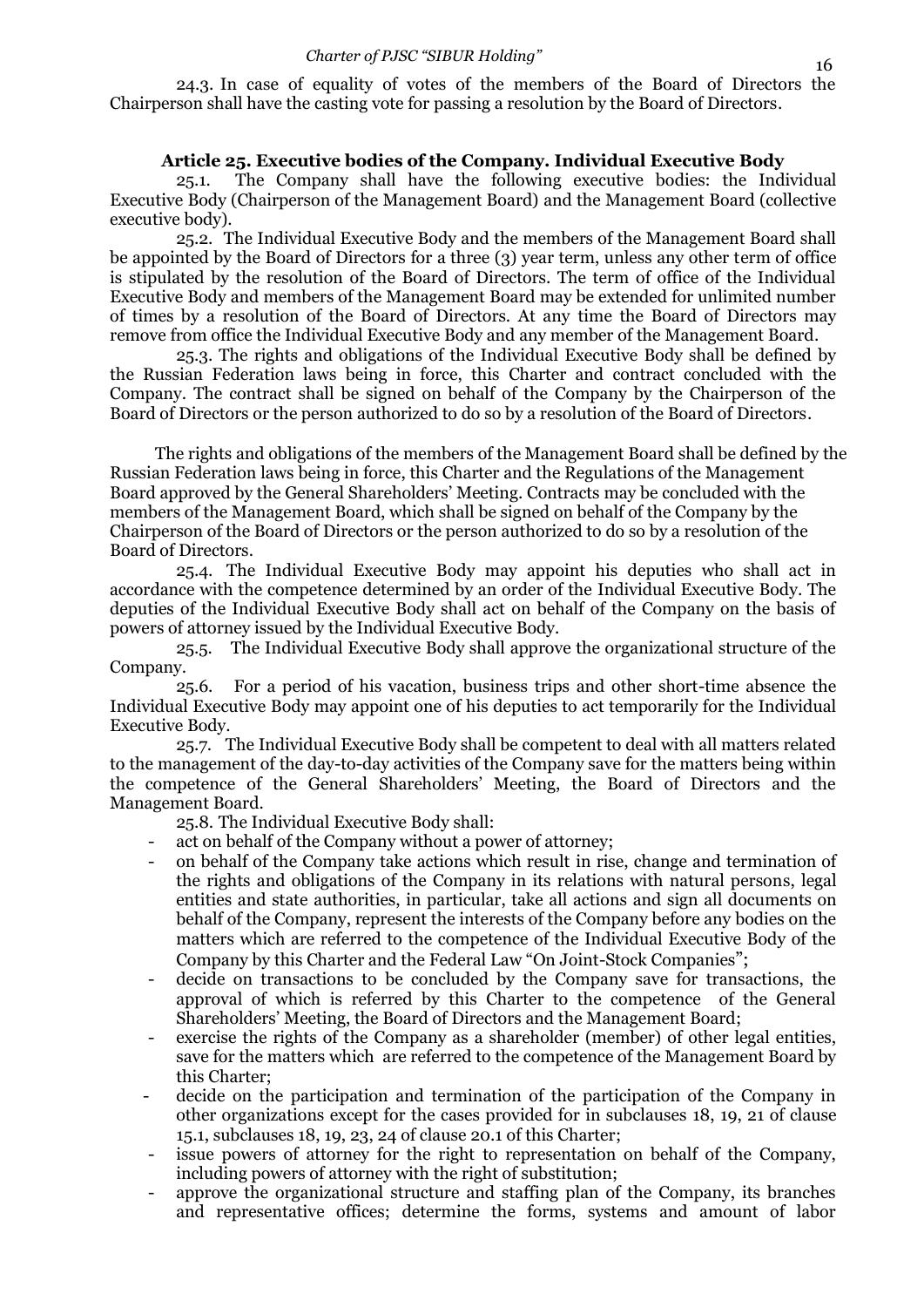remuneration;

- organize the development of long-term plans and main work programs of the Company, annual and long-term business plans of the Company and annual investment program of the Company;
- employ and dismiss employees of the Company and conclude labor contracts with them on behalf of the Company;
- issue orders, directives and instructions binding on all employees of the Company;
- approve the internal documents of the Company regulating the day-to-day activities of the Company, which approval is referred to the competence of the Individual Executive Body by the applicable laws and this Charter;
- open accounts with banks;
- organize control over the use of material, financial and labor resources;
- approve the list of information which contains a trade secret or is confidential;
- ensure compliance with the requirements of the applicable laws of the Russian Federation in the business activities of the Company;
- decide on filing claims and lawsuits against natural persons and legal entities on behalf of the Company; exercise the rights of a shareholder (member) of the business companies, in which the Company participates;
- report to the Board of Directors in accordance with the procedure, time-limit and forms established by the Board of Directors;
- coordinate transactions on acquisition, alienation, encumbrance or provision of a possibility for alienation of assets in the form of shares, participation interests, equities of other organizations made between legal entities of the SIBUR Group or Company and legal entities of the SIBUR Group, except for the cases where the consent of the Board of Directors or General Shareholders' Meeting of PJSC "SIBUR Holding" for making such transactions as major transactions, related party transactions or on other grounds stipulated by the applicable legislation or this Charter;
- decide on individual consideration of the matters specified in subclause 6 of clause 26.2 of article 26 of this Charter;
- deal with other matters of the Company's current activities.

25.9. The Individual Executive Body and members of the Management Board shall be bound to disclose the information on their ownership of Company securities and sale and (or) purchase of Company securities.

# **Article 26. Collective Executive Body of the Company.**

26.1. The Management Board shall act on the basis of the Charter of the Company and the Regulations of the Management Board approved by the General Shareholders' Meeting. The number of members of the Management Board shall be determined by the Board of Directors of the Company and shall be optimal for constructive discussion of matters and for adoption of prompt and effective decisions. The number of members of the Management Board shall not exceed fifteen (15) persons.

26.2. The Management Board shall have the power to:

1) organize the effective operational management of the day-to-day activities of the Company;

2) approve the general strategy of the development of subsidiary companies of PJSC "SIBUR Holding", in particular conduct of the uniform industrial and technical, financial, pricing, sale, social and human resources policy;

3) approve preliminarily the annual and long-term business-plan of the Company, including financial-economic and industrial indices for all main lines of activities, annual investment program of companies; review the reports on implementation of the annual and long-term business-plans and annual investment program of the Company;

4) appoint and dismiss heads of branches and representative offices of the Company;

5) approve the list and analyze the composition of key risks of the Company, and also approve the procedures and arrangements for management of such risks, consider the reports on the implementation thereof;

6) consider the matters related to implementation of projects on acquisition/alienation of assets1 (except for the cases where the Individual Executive Body takes decision on the individual consideration thereof, in particular appoint the persons responsible for conducting negotiations with potential partners under projects for acquisition/alienation of assets, vesting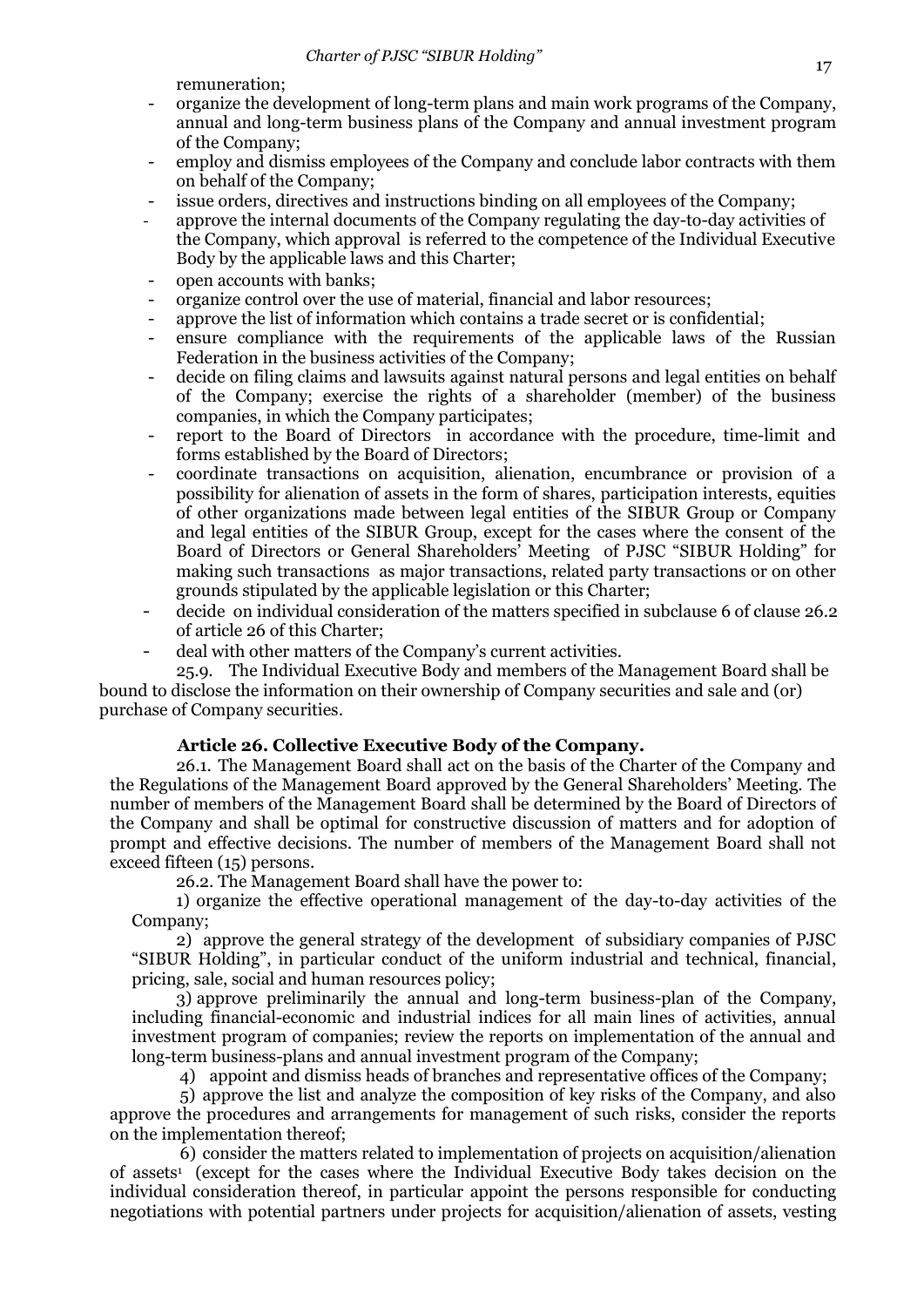# *Charter of PJSC "SIBUR Holding"* 18

such persons with the authority to conduct negotiations, appoint a supervisor, head and administrator of a project for acquisition/alienation of assets<sup>1</sup> (except for the cases of foundation of commercial organizations together with third persons), determination of the cost or procedure for determination of the cost of projects for alienation of assets;

7) review the reports on the progress of implementation of large budget investment projects and also reports on post-investment monitoring (including projects for supporting the fixed assets, for acquiring and alienating assets);

8) pass a resolution on creation and termination of permanent collective consulting bodies under the Management Board of the Company; approve their quantitative and personal and (or) staffing composition, and approve the documents regulating their activities, and proposed changes in the composition thereof; consider the annual reports on the activities of the mentioned bodies.

In this case the Chairperson of the Management Board of the Company shall be chairperson of such collective consulting bodies under the Management Board of the Company.

26.3. The meeting of the Management Board shall be competent to transact business (have the quorum), if attended by no less than a half of the total number of the elected members of the Management Board. When the availability of quorum and voting results are determined at the meeting of the Management Board, the written opinion on the items of the agenda received from the member of the Management Board absent from the meeting shall be taken into account. A member of the Management Board shall be deemed as also present at the meeting, if such member participates in the meeting by telephone or video communication or otherwise express promptly his opinion in the course of the meeting and takes part in the voting on the matters discussed at the meeting.

If the number of members of the Management Board drops below the number securing the aforementioned quorum, the Board of Directors shall form a Management Board which shall have decision-making powers.

26.4. At the meetings of the Management Board, resolutions shall be passed by a majority vote of the members of the Management Board present at the meeting, with taking into account the written opinion expressed on the items of the agenda by the absent members of the Management Board.

26.5. The organizational support of the activities of the Management Board and keeping of the minutes of its meetings shall be provided by the secretary of the Management Board appointed by the Chairperson of the Management Board. The minutes of the meeting shall be signed by the person presiding over the meeting. The minutes of the meeting held by absentee voting (by polling) shall be signed by the Chairperson of the Management Board.

26.6. The procedure for calling and holding meetings of the Management Board shall be defined by the Regulations of the Management Board approved by the General Shareholders' Meeting.

26.7. By a resolution of the Board of Directors, when performing their duties, the members of the Management Board may receive a remuneration and/or compensation for the expenses connected with their performance of the functions of the members of the Management Board. The amount of such remunerations and compensations shall be fixed by a resolution of the Board of Directors.

26.8. If the functions of the Individual Executive Body of the Company are delegated to the management organization, the Chairperson of the Management Board shall appoint the person performing the functions of the individual executive body of such management organization in accordance with the charter of the management organization.

26.9. In case that in the management organization, to which the functions of the Individual Executive Body of the Company have been transferred, there are two or more individual executive bodies, the Chairperson of the Management Board of the Company and the person who performs on behalf of the Company (via the management organization) the powers specified in clause 25.8. of article 25 of this Charter, shall appoint one of the individual executive bodies of the management

 $\overline{a}$ 

<sup>&</sup>lt;sup>1</sup>Project on acquisition/alienation of assets – an aggregate of subsequent legal and actual actions carried out by the Company, legal entity of the SIBUR Group, aimed at:

<sup>1)</sup> acquiring from third persons/alienating to third persons any assets in the form of shares (participation interests);

<sup>2)</sup> acquiring from third persons/alienating to third persons any movable and immovable property used in the activities of the Company, legal persons of the SIBUR Group, which value exceeds one hundred million (100,000,000) rubles.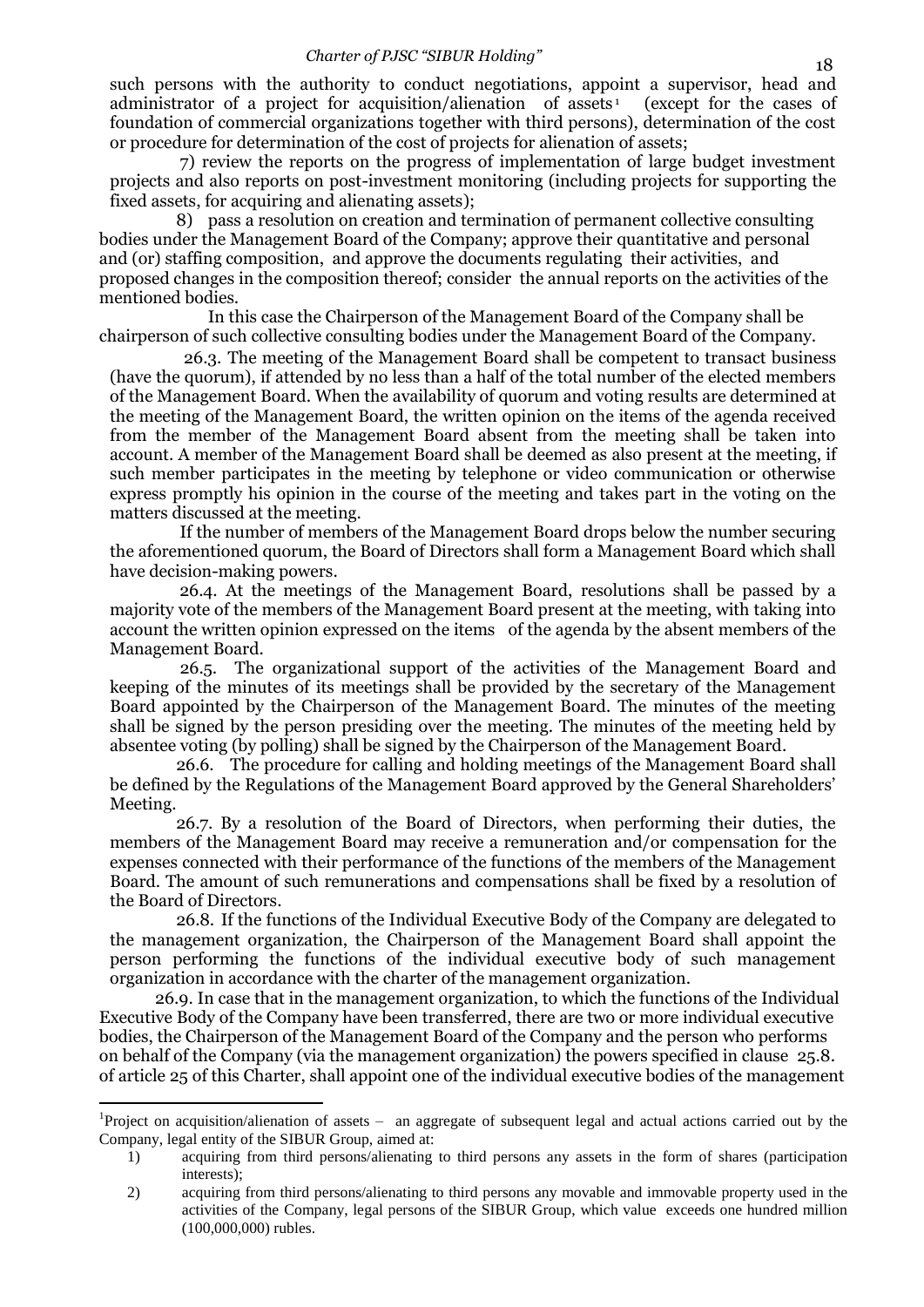organization in accordance with the charter of the management organization and contract concluded between the Company and such management organization.

### **Article 27. Management organization**

27.1. By a resolution of the General Shareholders' Meeting the powers of the Individual Executive Body may be delegated, under a contract, to a management organization. The resolution to delegate the powers of the Individual Executive Body to a management organization shall be passed by the General Shareholders' Meeting only on the proposal of the Board of Directors.

27.2. The rights and obligations of the management organization with regard to the management of the day-to-day activities of the Company shall be defined by the Federal Law "On Joint-Stock Companies", this Charter and a contract concluded with the Company. The terms of this contract with management organization shall be determined by the Board of Directors.

27.3. The contract with the management organization shall be signed on behalf of the Company by the Chairman of the Board of Directors or by the person authorized to do so by the Board of Directors.

27.4. The Board of Directors may decide to suspend the powers of the management organization, if the formation of the executive bodies is referred to the competence of the General Shareholders' Meeting. Simultaneously with taking such decision the Board of Directors shall be bound to take decision on the formation of a temporary Individual Executive Body and holding of an extraordinary General Shareholders' Meeting to decide on early termination of the powers of the management organization and formation of a new Individual Executive Body or delegation of the powers of the Individual Executive Body to a management organization.

27.5. The management organization shall be competent to deal with all matters related to the management of the day-to-day activities of the Company save for the matters being within the competence of the General Shareholders' Meetings, the Board of Directors and the Management Board. The management organization shall have the right to request holding of a meeting of the Board of Directors.

27.6. The Individual Executive Body of the management organization may not be concurrently Chairperson of the Board of Directors.

27.7. The management organization shall be liable for the proper organization of the work connected with the use of information constituting a state secret, for the organization, state and reliability of business accounting in the Company, for timely submission of the annual report and other financial documents to the relevant bodies and also the information on the activities of the Company to the shareholders, creditors and mass media.

### **Article 28. Major transactions. Related party transactions**

28.1. Decisions to give consent to making or subsequent approval of major transactions and related party transactions shall be taken by the governing bodies of the Company as required by the Russian Federation laws being in force and this Charter.

28.2. Company's notice of a related party transaction shall be sent to the members of the Board of Directors and members of the Management Board of the Company no later than five (5) business days prior to the date of the making of such transaction. Such notice shall be forwarded in accordance with the procedure stipulated in the Regulations of the Board of Directors for sending notices of meetings of the Board of Directors of the Company.

### **Article 29. Internal Audit Commission**

29.1. For controlling the Company's financial and economic activities the General Shareholders' Meeting shall elect the Internal Audit Commission consisting of three (3) members for a period up to the next annual General Shareholders' Meeting.

29.2. By a resolution of the General Shareholders' Meeting, when holding their office, the members of the Internal Audit Commission may be paid a remuneration and/or compensation for the expenses connected with performance of their duties. The amounts of such remunerations and compensations shall be fixed by a resolution of the General Shareholders' Meeting on the basis of the recommendations of the Board of Directors.

29.3. Apart from the matters stipulated by the Federal Law "On Joint-Stock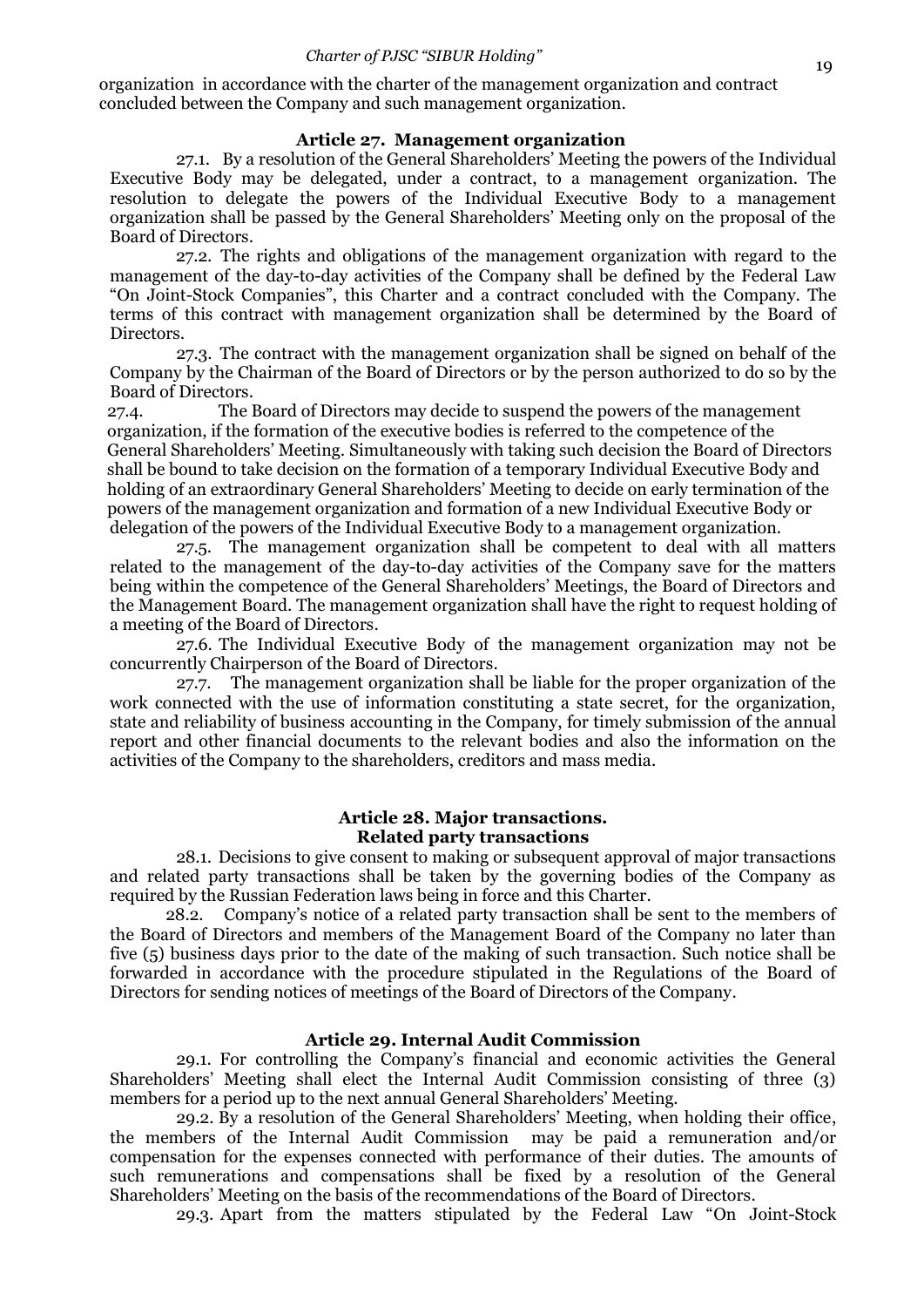Companies" the Internal Audit Commission shall have the power to:

1) audit and analyze the financial state of the Company, its solvency, functioning of its internal control system and financial and operational risks management system, liquidity of its assets and debt equity ratio;

2) audit the timeliness and accuracy of settlements with counterparties and budget and also payment of labor remuneration, social insurance, calculation and payment of dividends and other settlement operations;

3) audit the compliance of the use of material, labor and financial resources in production, financial and business activities with the applicable standards and regulations, approved budgets and other documents regulating the activities of the Company; and also implementation of the resolutions of the General Shareholders' Meetings;

4) audit the validity of the business operations of the Company carried out under contracts and transactions concluded on behalf of the Company;

5) audit the effectiveness of the use of the assets, funds, property and other resources of the Company; find the causes of unproductive losses and expenses;

6) audit the implementation of the orders to eliminate violations and drawbacks revealed earlier by the Internal Audit Commission;

7) audit the compliance of decisions on the matters of financial and economic activities taken by the Board of Directors and Management Board with the Charter of the Company and resolutions of the General Shareholders' Meetings.

29.4. On the basis of the results of the audit of the financial and economic activities of the Company the Internal Audit Commission shall make a report which shall contain:

confirmation of the reliability of the data contained in the statements and other accounting (financial) documents of the Company;

information on the facts of violations of the procedures for accounting records maintenance and submission of accounting (financial) statements established by the legal acts of the Russian Federation and also violations of the legal acts of the Russian Federation during performance of financial and economic activities.

29.5. The operating procedures of the Internal Audit Commission shall be defined by the Regulations of the Internal Audit Commission approved by the General Shareholders' Meeting.

### **Article 30. Auditor of the Company**

30.1. The Auditor (auditing organization) of the Company shall audit the financial and economic activities of the Company in accordance with the legal acts of the Russian Federation on the basis of the contract with the Auditor.

30.2. The Board of Directors shall arrange selection of candidates to be auditors of the Company. The Auditor of the Company shall be approved by the General Shareholders' Meeting. The amount of remuneration for the auditor's services shall be determined by the Board of Directors.

30.3. On the basis of the results of the audit of the financial and economic activities of the Company the Auditor of the Company shall make a report which shall contain:

confirmation of the reliability of the data contained in reports and other financial documents of the Company;

information on the facts of violation of the procedures for accounting records maintenance and submission of accounting (financial) statements established by the legal acts of the Russian Federation and also violation of the legal acts of the Russian Federation during performance of financial and economic activities.

30.4. The shareholders holding ten (10) percent of the shares or more may request an audit of the Company. The expenses on the performance of such audit shall be borne by the requesting shareholder.

### **Article 31. Accounting, reporting, documents of the Company**

31.1. The Company shall keep accounting books and records and present its accounting (financial) statements as provided for by the Russian Federation laws being in force.

31.2. The reliability of the data contained in the annual report of the Company, report on related party transactions made by the Company in the reporting year, shall be confirmed by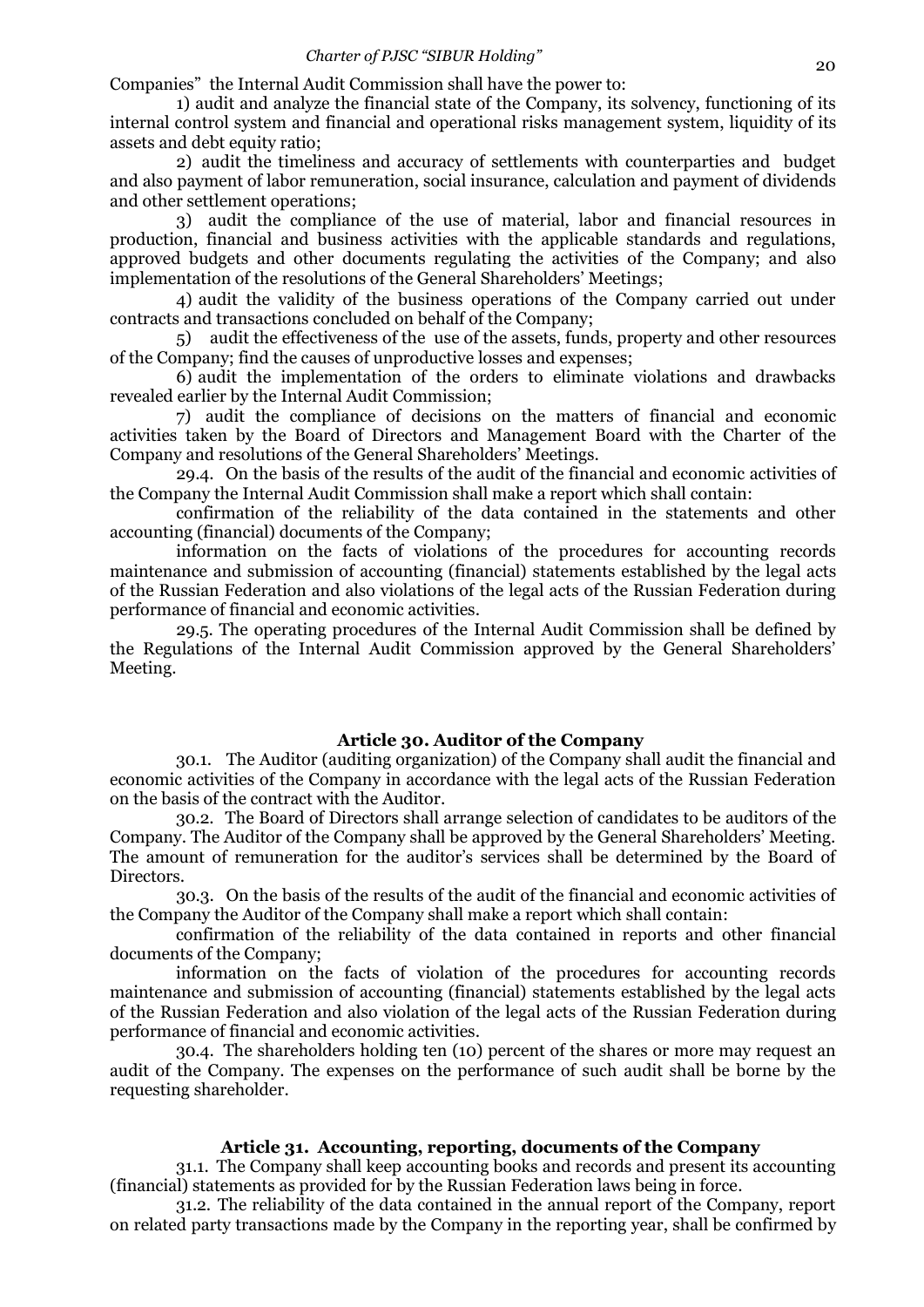the Internal Audit Commission.

31.3. The annual report of the Company shall be approved preliminarily by the Board of Directors no later than thirty (30) days prior to the date of the holding of the General Shareholders' Meeting.

31.4. The reporting year of the Company shall correspond to the calendar year and shall last from January 01 through December 31.

31.5.The responsibility for the organization, state and reliability of the business accounting in the Company, timely submission of the annual report and other financial statements to the relevant bodies, as well as the information on the Company's activities to be made available to the shareholders, creditors and mass media shall be borne by the Individual Executive Body.

31.6. The Company shall keep at the office of its executive bodies the documents stipulated by the federal laws, Charter, internal documents of the Company, resolutions of the governing bodies of the Company and other regulatory legal acts of the Russian Federation.

# **Article 32. Provision of information by the Company**

32.1. The Company shall provide its shareholders with access to the documents stipulated by the Russian Federation laws in accordance with the procedure and in the volume stipulated by the Federal Law "On Joint Stock Companies".

32.2. The documents requested by shareholders, if such shareholder is entitled to receive (familiarize with) such documents, shall be made available to the shareholders within seven (7) business days of the receipt of the request for review in the office of the Individual Executive Body. Copies of the documents requested by shareholders may be delivered to shareholders within the above said period by one of the methods agreed upon with the shareholders. The fee charged by the Company for issue of such copies may not exceed the cost of the making thereof and, if such request specifies the necessity to send the copies to the address indicated by the shareholder, the relevant sending expenses. The cost of the making of copies of the documents requested by a shareholder and copies sending expenses shall be paid by the shareholder in advance prior to providing to the shareholder the copies of the documents requested by the shareholder.

32.3. The procedure and time-limit for providing any documents containing confidential information of the Company shall be determined by the applicable legislation. The terms of the agreement on non-disclosure of information (confidentiality agreement) to be concluded with the shareholder requesting the documents containing confidential information, shall be determined as per standard form, which is uniform for all Company shareholders and available on the Company's site in the information and telecommunication net "Internet".

32.4. The officials of the Company in charge of providing information to Company shareholders shall be liable for any failure to furnish such information to shareholders in accordance with the Russian Federation laws being in force and the internal documents of the Company.

32.5. The members of the Board of Directors, members of the Management Board, the Individual Executive Body (management organization), members of the Internal Audit Commission and employees of the Company shall be bound to observe the procedure for using the Company's insider information established by the Board of Directors, including arrangements for the protection thereof.

32.6. The obligation of non-disclosure of the insider information of the Company received by the persons specified in Clause 32.5 of the Charter in connection with the performance of their job duties, shall survive for at least five (5) years after the termination of their powers (termination of the employment or other contract with the Company).

### **Article 33. Reorganization of the Company**

33.1. The Company may be voluntarily reorganized in the form of merger, affiliation, split-up, spin-off or transformation as provided for by the Russian Federation laws being in force. The resolution on reorganization of the Company shall be passed by the General Shareholders' Meeting.

33.2 The reorganization of the Company shall result in transfer of its rights and obligations to its legal successor (successors) as provided for by the regulatory acts of the